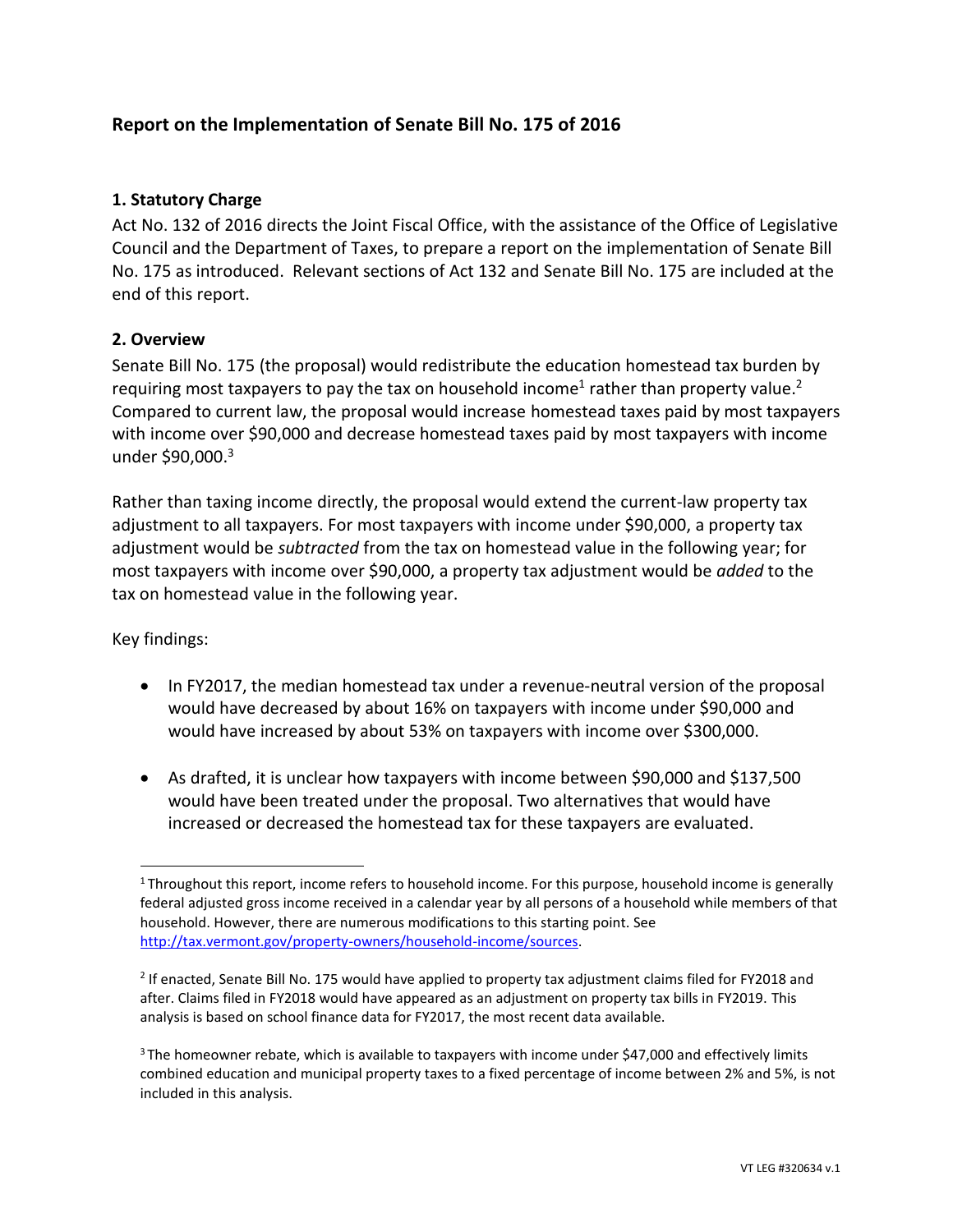- Capping the amount of income subject to tax at \$1 million would have reduced the total homestead tax by \$16.4 million in FY2017. Even with this cap, the mean homestead tax for taxpayers in this income class would have increased by more than 127%.
- Processing an additional 57,000 property tax adjustment claims annually would increase the administrative burden on the Department of Taxes. In addition, municipal officials might have to reissue more property tax bills due to increased numbers of late filers.
- Directly taxing income would be simpler; however, the proposal offers the possibility of moving the education tax closer to an income tax without significantly disrupting existing state and local law and practice.
- Income taxes are generally more volatile than taxes based on property value; however, the overall impact of the proposal on the stability of Education Fund revenue sources would not necessarily be significant.
- Although the current-law homestead tax becomes regressive in the highest income classes, the incidence of the state's revenue system as a whole is more important than the incidence of any single one of its components.
- Additional legislation may be necessary to prevent taxpayers from converting homesteads to nonresidential property to avoid income-based taxes by transferring ownership to a trust or business entity and then renting the reclassified property.
- The Legislature addressed the issue of taxpayer confidentiality with the passage of Act 143 of 2012; however, high-income taxpayers may be sensitive about revealing their income to local officials for the first time.

A memorandum from the Department of Taxes summarizing administrative considerations raised by the proposal can be found on pages 12-15 of this report.

# **3. Application of the Property Tax Adjustment**

This section describes how the property tax adjustment is determined and applied to homestead tax bills under current law and how the property tax adjustment and its application would be modified under the proposal.

#### **a. Current Law**

Under current law, the homestead tax is initially assessed on the value of the homestead. However, taxpayers with income under \$90,000 may generally pay the tax on their "housesite" based on income rather than property value if the tax on income is lower. The housesite is a taxpayer's home and up to two acres of contiguous land; additional property is subject to the homestead tax on value regardless of a taxpayer's income.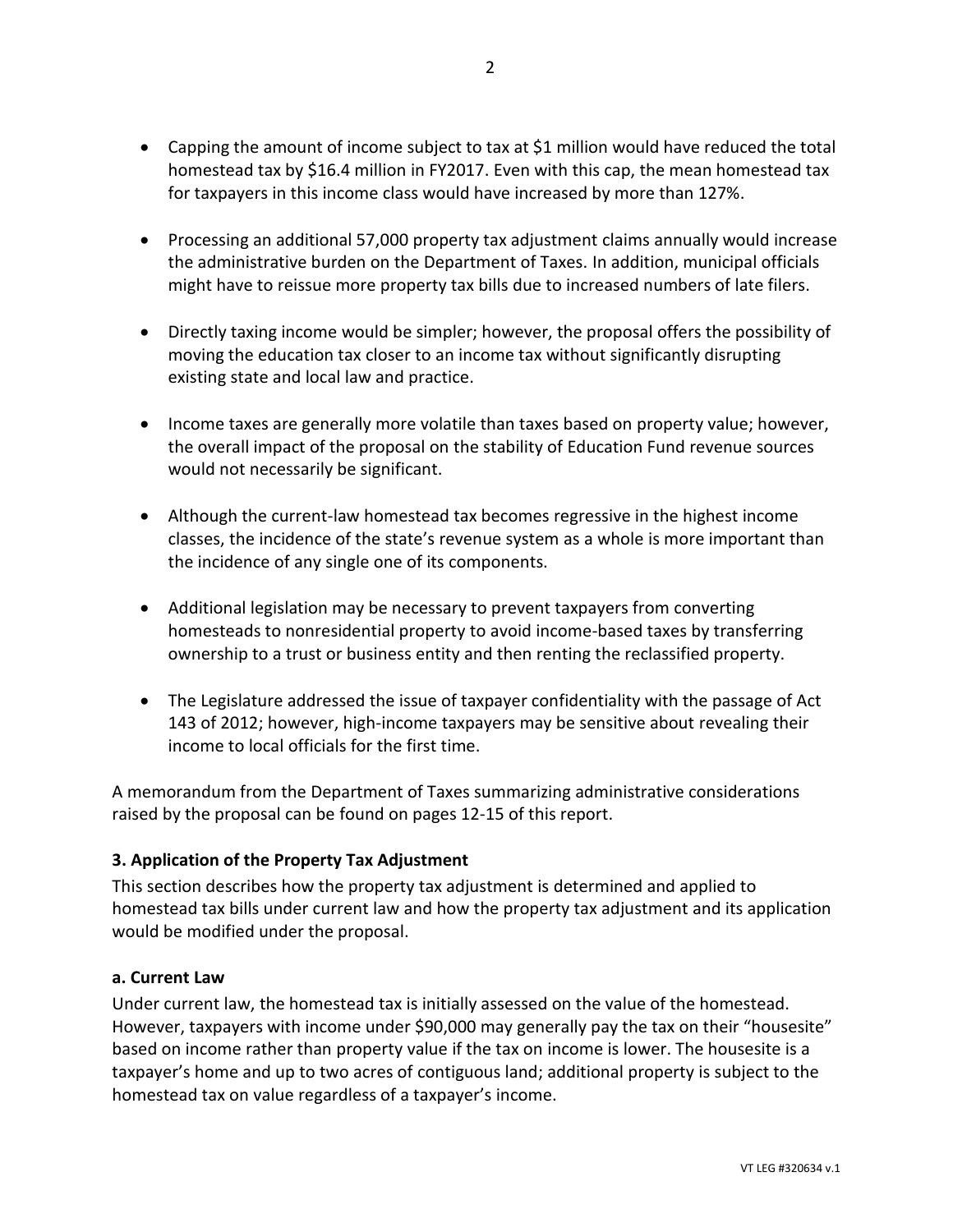There are some exceptions to the general rule that eligible taxpayers may pay the tax on income rather than housesite value: (1) housesite value in excess of \$500,000 is taxed on its value regardless of a taxpayer's income; (2) taxpayers with income under \$47,000 may take the homestead exemption and pay the property tax after deducting \$15,000 from housesite value in lieu of the tax on income; and (3) a taxpayer's property tax adjustment (the difference in the tax bill based on income versus property value) may not exceed \$8,000 annually.

In addition, in order to eliminate a benefit cliff, taxpayers with income over \$90,000 may pay the tax on income *plus* the tax on housesite value in excess of \$250,000. This provides a partial property tax adjustment that diminishes as income increases to taxpayers with income up to \$137,500. For this purpose, the upper limit on income varies from year to year depending on the relationship between the tax rate on housesite value, the tax rate on income, and the housesite value limit.

Since the homestead tax is initially assessed on homestead value for all taxpayers, the property tax adjustment is used to ensure that eligible taxpayers ultimately pay the lower of the tax on income or the tax on value. The property tax adjustment is generally the difference between the tax on income and the tax on homestead value. This amount is *subtracted* from the tax on homestead value that appears on property tax bills the following year to determine the actual amount to be paid. <sup>4</sup>

## **b. Proposal**

 $\overline{a}$ 

Under the proposal, the homestead tax on taxpayers with income under \$90,000 would be determined in the same way it is determined under current law.<sup>5</sup> However, taxpayers with income over \$90,000 would be required to pay the *higher* of the tax on housesite value or the tax on income. Since housesite value as a multiple of income generally decreases as income increases, the tax based on income usually would be higher – sometimes substantially higher – than the tax on housesite value for most taxpayers with high income.

Taxpayers with income between \$90,000 and \$137,500 would pay more under the proposal since these taxpayers would pay the higher of the tax on income or the tax on housesite value. Under current law, these taxpayers receive a partial property tax adjustment that is based partly on housesite value and partly on income. Since the intent of the bill may have been to

<sup>4</sup> Act 185 of 2006 provides that, beginning in FY2007, homestead property tax bills are reduced by the property tax adjustment. Previously, taxpayers received a "prebate" check to be used to help pay their property tax bill. See the "Property Tax Adjustment Study" prepared by the Department of Taxes in 2016 for a discussion of the reasons for the change.

 $5$  Under the proposal, the \$8,000 cap on the property tax adjustment would be repealed. However, only 29 of the 376 taxpayers would have exceeded the cap on the homestead tax alone. Most taxpayers exceed the cap only after taking into account the homeowner rebate. Eliminating the cap on taxpayers receiving the homeowner rebate would cost \$22.5 million – of this amount, \$7.1 million would be paid for from the Education Fund.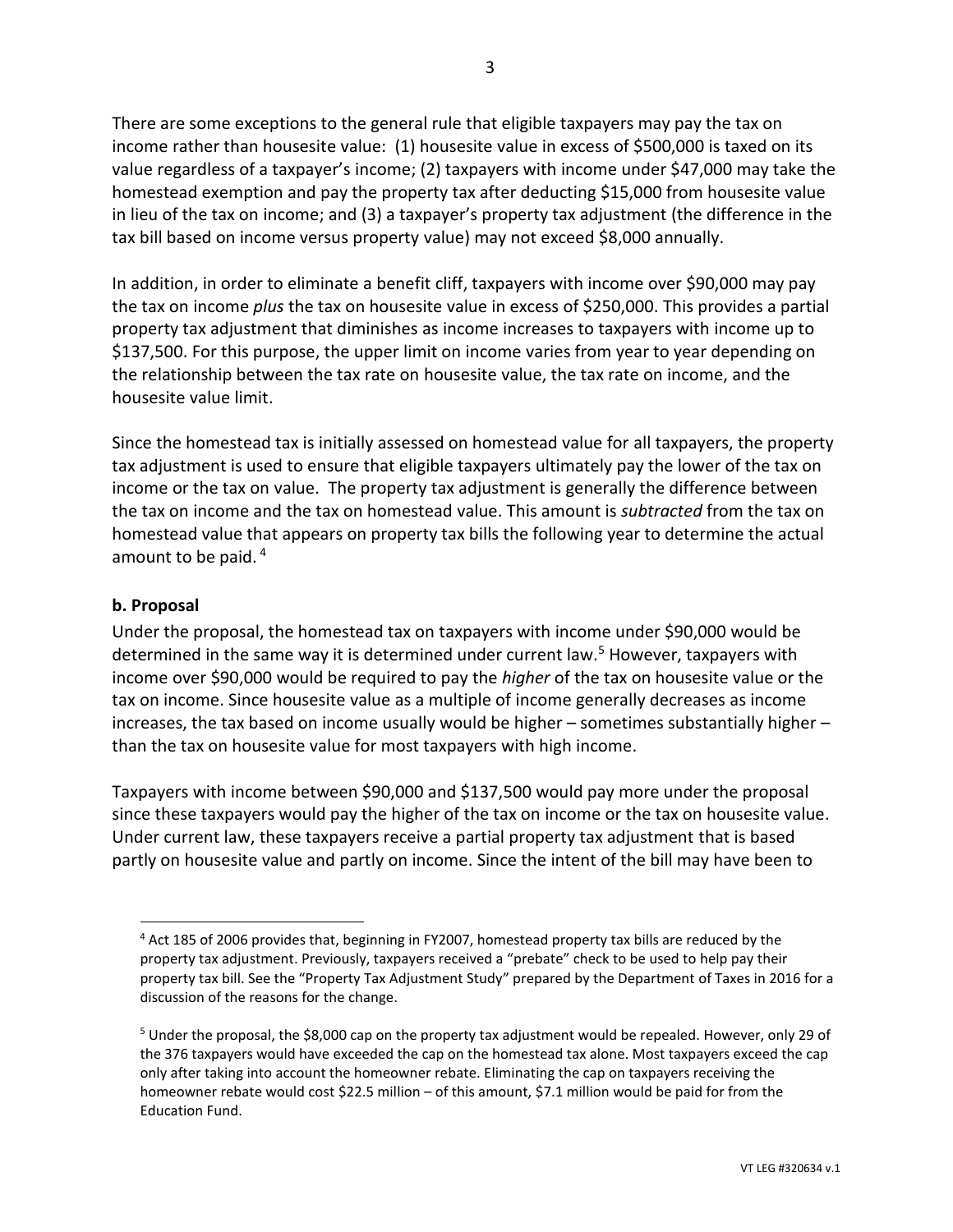hold these taxpayers harmless, a variation that would move the breakpoint from \$90,000 to \$137,500 is discussed below in Section c.

Under the proposal, the calculation of the property tax adjustment and its application to the property tax bills of taxpayers would not change. However, to ensure that taxpayers with income over \$90,000 pay the higher of the tax on income or the tax on homestead value, the property tax adjustment would be *added* to rather than *subtracted* from the tax on homestead value that appears on the taxpayer's property tax bill in the following year to determine the actual amount to be paid.<sup>6</sup>

# **4. Analysis of Senate Bill No. 175**

This analysis of the homestead tax burden is based on final FY2016 school finance data and estimated property tax adjustment claims for FY2017. Since only taxpayers claiming a property tax adjustment need to report their household income to the Department of Taxes, household income is not available for most taxpayers with income over \$137,500. For the purpose of this analysis, adjusted gross income (AGI) has been used in lieu of household income when income is not available.

AGI is not a perfect proxy for household income. First, AGI is reported to the Department of Taxes by personal income tax filer rather than by household. Although most couples file joint tax returns, a household may include more than one filer. In addition, household income is defined broadly to include more sources of income than AGI, including nontaxable sources. However, AGI is the only available proxy and the difference between AGI and household income is generally not large, particularly for taxpayers in the higher income classes.

#### **a. Homesteads by Income Class**

 $\overline{a}$ 

The following pie chart shows the percentage of homesteads in each of four relevant income groups. The total number of homesteads statewide in FY2017 is estimated to be 170,830.



 $<sup>6</sup>$  See page 16 of this report for an illustration of the application of the proposed property tax adjustment to</sup> the homestead tax bills of two hypothetical taxpayers in FY2018.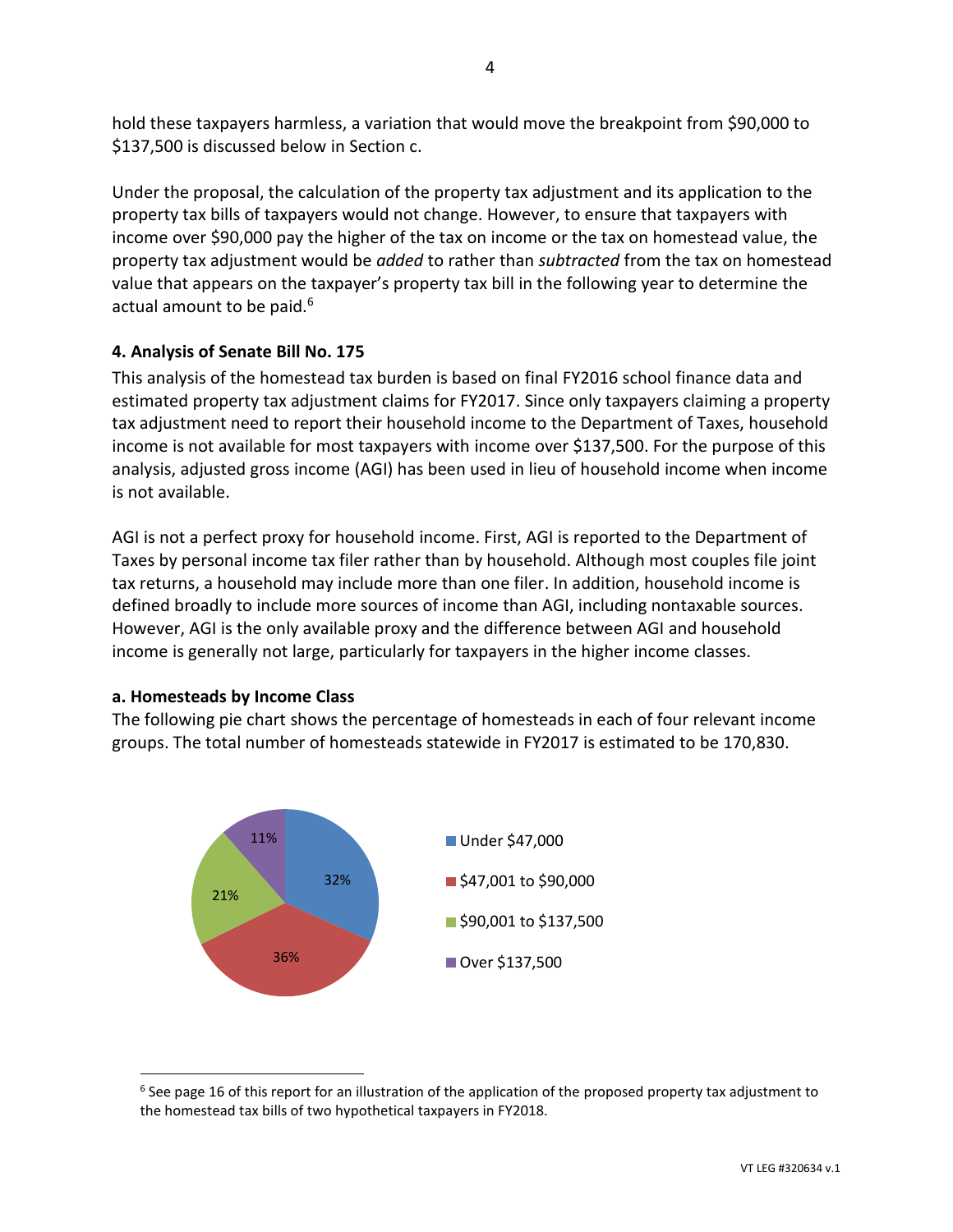## **b. Proposal as Introduced**

 $\overline{a}$ 

The proposal as introduced would have raised about \$78 million more than was raised on the homestead tax under current law. Under current law, this additional revenue would have been returned to taxpayers by raising the property and income yields and thereby lowering homestead tax rates for all taxpayers compared to the proposal.<sup>7</sup> The proposal is analyzed below both before and after this additional homestead tax revenue is accounted for so that the differences between the proposal and current law are more apparent.

The following line graph compares the median tax on homesteads as a percent of income by income class under the proposal and current law. Initially, there would have been no change from current law for taxpayers with income under \$90,000; however, after adjusting tax rates to be revenue neutral, the median homestead tax as a percentage of income for taxpayers in these income classes would have been about 16% lower than under current law.

Initially, for taxpayers with income between \$90,001 and \$137,500, the proposal would have resulted in a significant increase in the median homestead tax as a percent of income due to the loss of the partial property tax adjustment. Even after adjusting tax rates to be revenue neutral, the median homestead tax as a percent of income for taxpayers in the \$90,001 to \$108,890 income class would have been about 2% higher than under current law. This happens because the partial property tax adjustment declines as income increases from \$90,000 to \$137,500.

For taxpayers in the two highest income classes, the proposal would have brought the median tax on homesteads as a percent of income more in line with other taxpayers. Even after adjusting tax rates to be revenue neutral, the median homestead tax as a percent of income would have been significantly higher for most taxpayers with income over \$200,000. For taxpayers with income over \$300,000, the median homestead tax as a percent of income would have been almost 56% higher than under current law.

Two detailed tables comparing the mean homestead tax, median homestead tax, and median homestead tax as a percent of income by income class are included on pages 17 and 18 of this report. This information is presented graphically here:

 $<sup>7</sup>$  The homestead property tax rate equals a district's per-pupil education spending divided by the property</sup> yield. The tax rate on income equals 2% multiplied by a district's per-pupil education spending divided by the income yield. The property yield and the income yield are set annually subject to two additional conditions: (1) the Education Fund's statutory reserve is maintained at 5% of prior-year net appropriations; and (2) the percent change in the median homestead property tax, the median tax on income, and the nonresidential property tax are equal.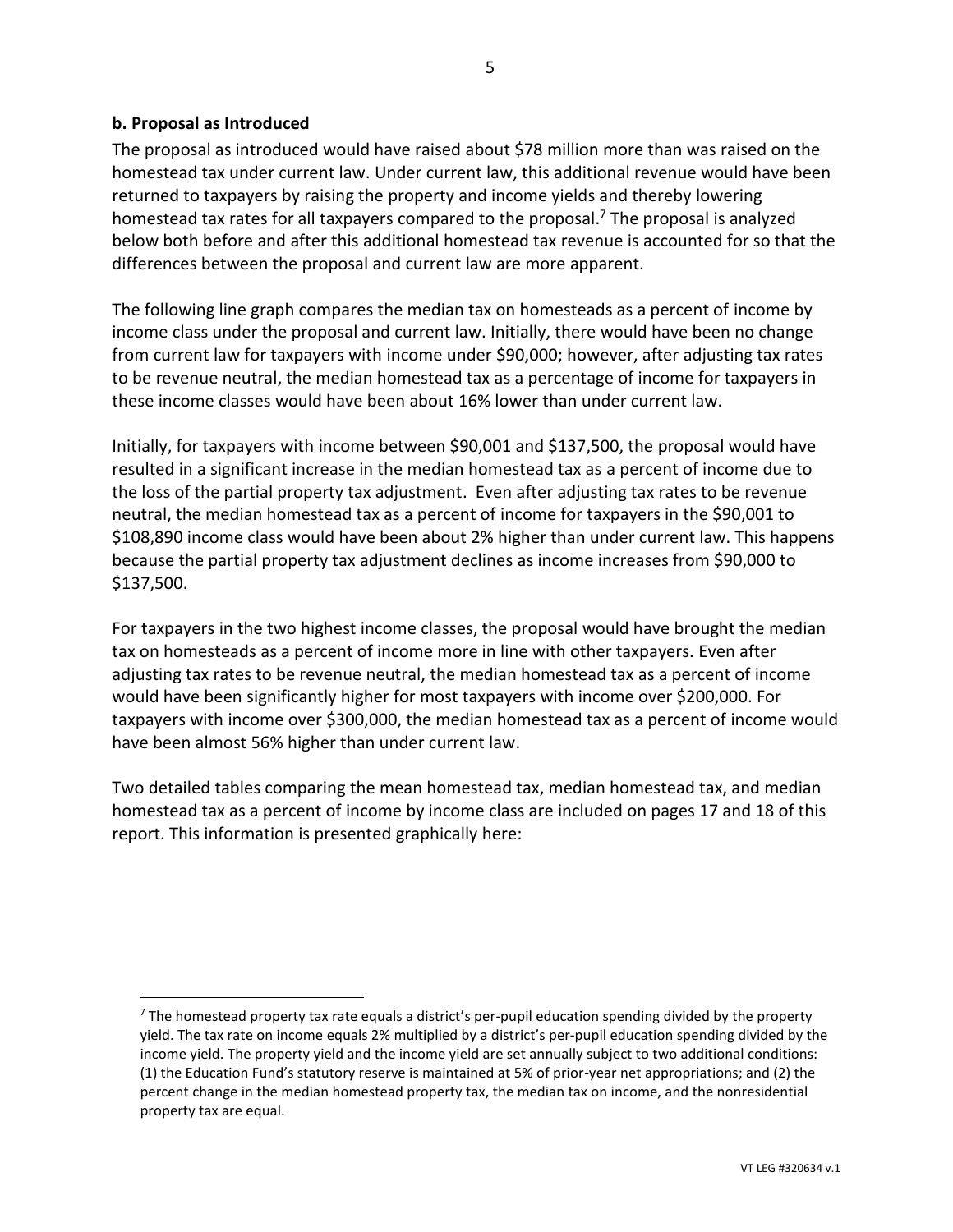

#### Median Tax on Homestead as a Percent of Household Income

## **c. Variations**

 $\overline{a}$ 

Several variations to the proposal as introduced are analyzed below.<sup>8</sup> These variations include: (i) repealing exceptions to the general rule that taxpayers with income under \$90,000 may pay the homestead tax on income; (ii) capping the amount of income subject to the homestead tax; (iii) moving the income breakpoint from \$90,000 to \$137,500; and (iv) eliminating the tax on the value of property in excess of the housesite for taxpayers paying on income.

# **i. Repeal the Current-Law Exceptions to the General Rule**

Repealing the current-law exceptions to the general rule that taxpayers with income under \$90,000 may pay the lower of the tax on housesite value or income would simplify the homestead tax but would also require some of these taxpayers to pay more or less than under current law:

- About 1,000 taxpayers pay the homestead tax on the value of their housesite in excess of \$500,000 in addition to the tax on income. Under this variation, these taxpayers would have paid a lower housesite tax than under current law.
- About 6,800 taxpayers with household income under \$47,000 paid the homestead tax on the value of their housesite after deducting \$15,000 from its fair market value in lieu of the tax on income. Under this variation, these taxpayers would have paid a higher homestead tax than under current law.

 $8$  Variations ii to iv are also analyzed without the current-law exceptions to the general rule that taxpayers with income under \$90,000 may pay their tax on income.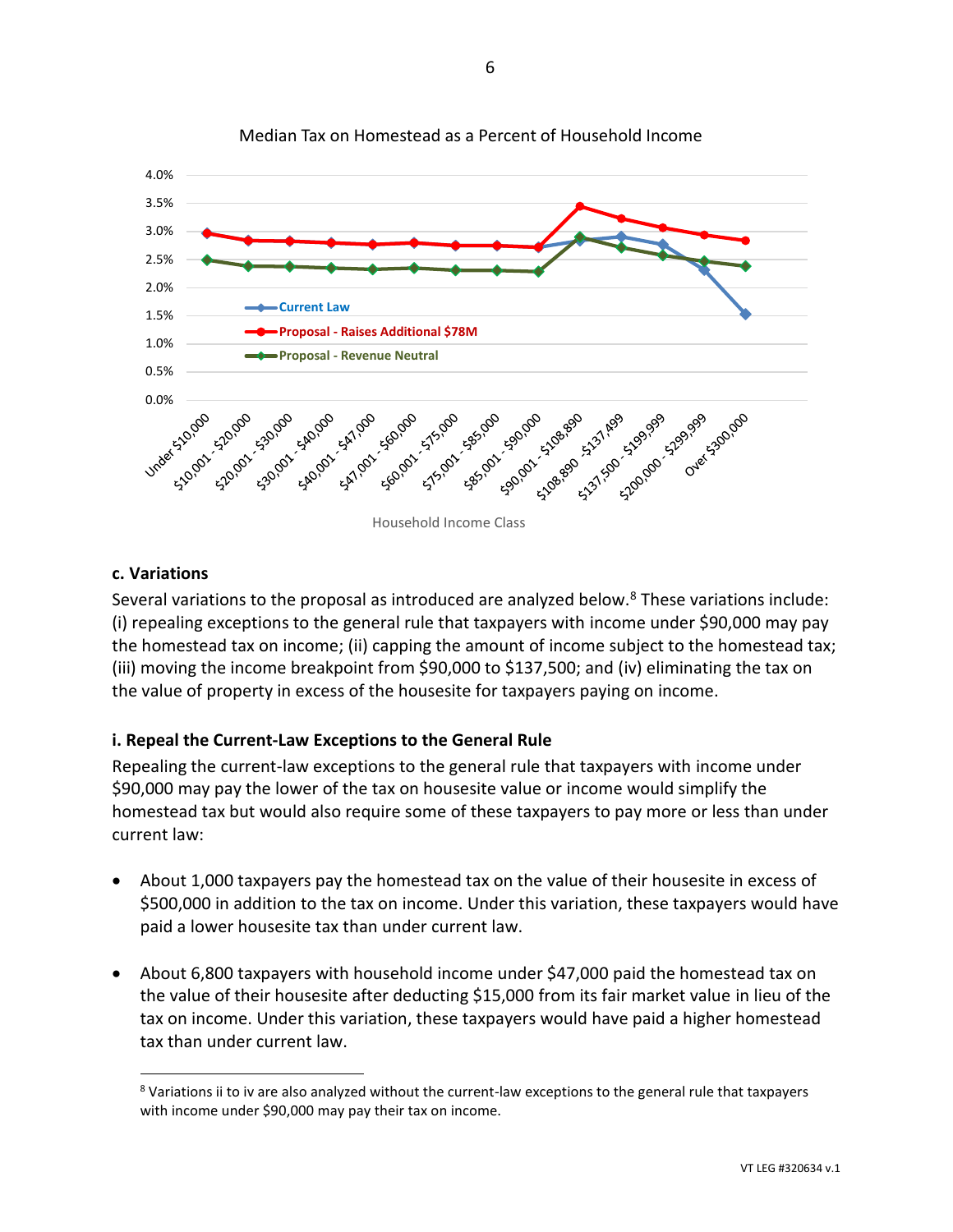Compared to the proposal as introduced, this variation would have reduced the total homestead tax by about \$1 million.

# **ii. Cap the Amount of Income Subject to Tax at \$1 Million**

Since the homestead tax for taxpayers with very high income would increase significantly under the proposal, the statutory charge calls for an analysis of the impact of capping the amount of income subject to tax.

The following table presents the mean homestead tax for 350 taxpayers<sup>9</sup> with income over \$1 million if the amount of income subject to tax had been limited to \$1 million. Even with a \$1 million cap, the mean homestead tax for this income class would have increased by \$17,101 or more than 132% of the mean tax under current law.

# Mean Homestead Tax

 $\overline{a}$ 

| Income Class     | <b>Current Law</b> | Proposal as<br>Introduced | With \$1M<br>Income Cap |
|------------------|--------------------|---------------------------|-------------------------|
| Over \$1,000,000 | \$12,966           | \$75,712                  | \$30,713                |

Compared to the proposal as introduced, this variation would have reduced the total homestead tax by about \$16.4 million.

# **iii. Move the Income Breakpoint from \$90,000 to \$137,500**

Under the proposal as introduced, it is unclear how the homestead tax would be determined for taxpayers with income between \$90,000 and \$137,500. For the purpose of the analysis presented above, it was assumed that these taxpayers would pay the higher of the tax on income or value. Although this would simplify the determination of the homestead tax, it would result in a significant tax increase for taxpayers in this income class over current law.

There are two variations that would have lowered the homestead tax on taxpayers in these income classes compared to the proposal as introduced:

- Maintain current law so that taxpayers in these income classes would continue to be eligible to lower their homestead tax on value with a partial property tax adjustment. Under this variation, these taxpayers would have paid the same amount as under current law.
- Move the income breakpoint from \$90,000 to \$137,000 so that taxpayers in these income classes would pay the lower, rather than the higher, of the tax on income or homestead value. Under this variation, these taxpayers would have paid less than under current law.

<sup>&</sup>lt;sup>9</sup> The number of taxpayers with household income over \$1 million can vary from year to year because of tax events such as the realization of capital gains.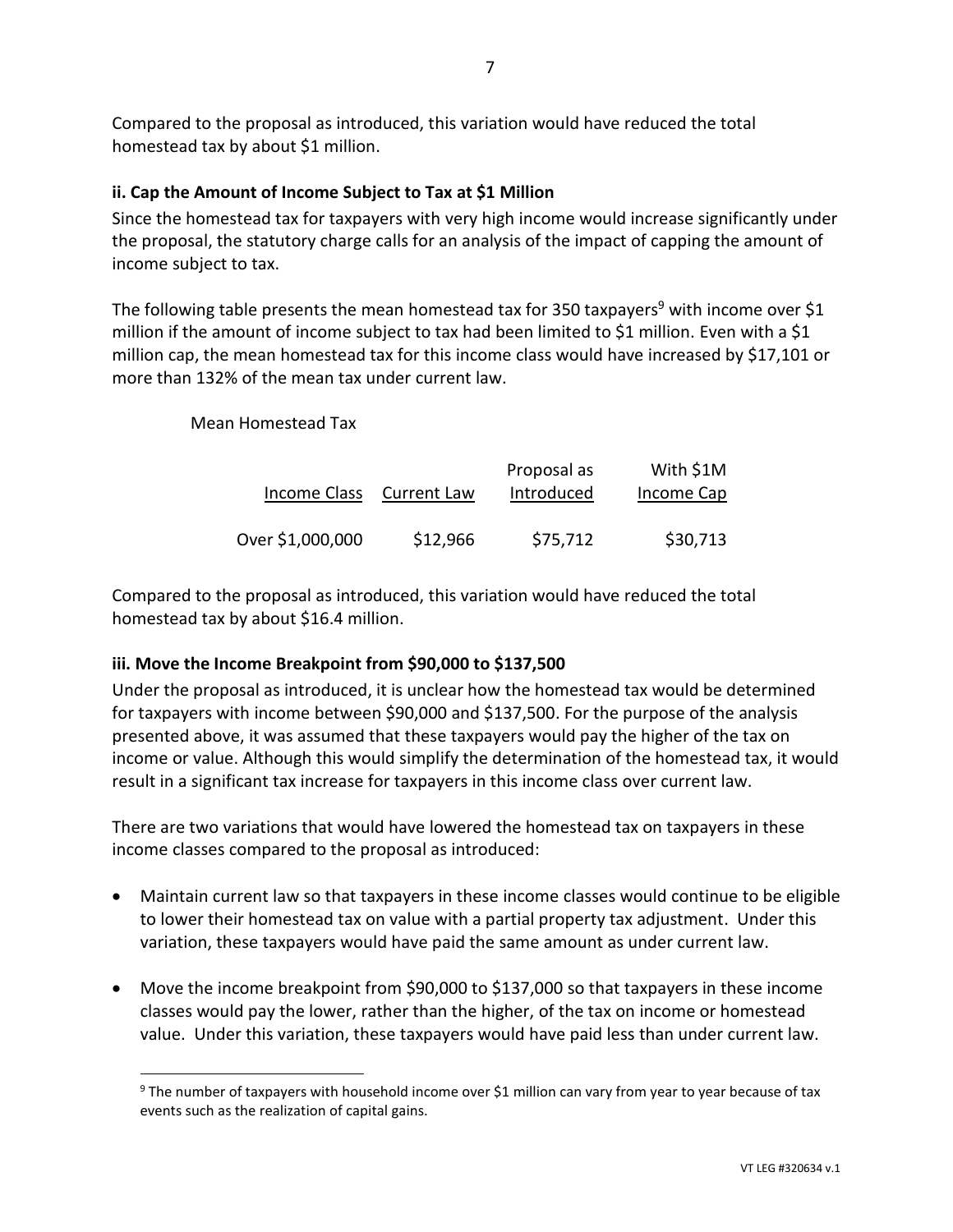The following table presents the mean homestead tax determined under each variation for taxpayers with income between \$90,000 and \$137,500. Under current law, about 35,600 taxpayers are eligible for a partial property tax adjustment.

Mean Homestead Tax

|                       |                    | Proposal as | With \$137,500    |
|-----------------------|--------------------|-------------|-------------------|
| Income Class          | <b>Current Law</b> | Introduced  | <b>Breakpoint</b> |
|                       |                    |             |                   |
| \$90,001 - \$108,890  | \$3,121            | \$3,867     | \$2,675           |
| \$108,891 - \$137,500 | \$3,984            | \$4,570     | \$3,250           |

Compared to the proposal as introduced, either of these variations would have reduced the statewide homestead tax: (1) Maintaining current law would have reduced the total homestead tax by about \$23.6 million and (2) Moving the income breakpoint to \$137,500 would have reduced the total homestead tax by about \$45.8 million.

# **iv. Eliminating the Tax on the Value of Property in Excess of the Housesite**

Applying the tax on income to the entire homestead, regardless of size, would simplify the determination of the homestead tax, but would also introduce some inequities to the benefit of taxpayers with homesteads that exceed two acres or include additional improvements. The value of additional acreage is generally much lower than the value of the two-acre housesite, especially in rural parts of the State and taxpayers with homesteads larger than 25 acres may be eligible to enroll their land in the use value appraisal program.<sup>10</sup>

The following table presents the average and total homestead tax on the value of additional acreage by income class under current law. Under current law, about 68,000 taxpayers paid their housesite tax plus the homestead tax on the value of additional property.

Homestead Tax on Additional Acreage

 $\overline{a}$ 

| Income Class         | Average | Total (millions) |
|----------------------|---------|------------------|
| Under \$47,000       | \$144   | \$7.8            |
| \$47,001 - \$90,000  | \$142   | \$8.7            |
| \$90,001 - \$137,500 | \$182   | \$6.5            |
| Over \$137,500       | \$305   | \$5.5            |

Compared to the proposal as introduced, this variation would have reduced the total homestead tax by almost \$29 million.

 $10$  Land enrolled in the use value appraisal program is classified as forest or agricultural land and subject to a flat tax per acre regardless of its fair market value. More than 727,000 acres of homestead property valued at \$892 million is currently enrolled in the program.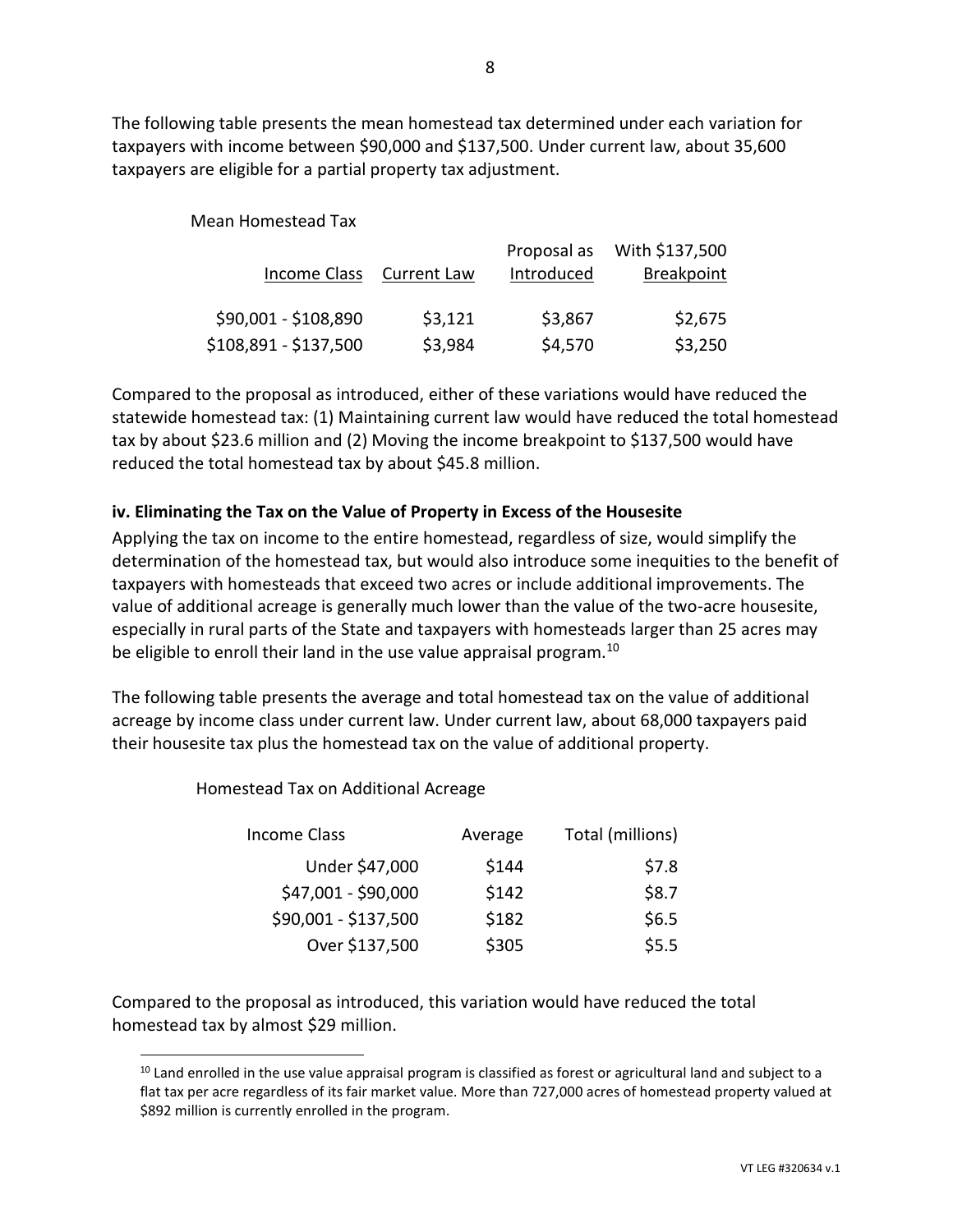### **5. Issues**

## **a. Administration**

Under the proposal, all resident homeowners would be required to report their income on Schedule HI-144 and file a property tax adjustment claim on Form HS-122 with the Department of Taxes annually.<sup>11</sup> Currently, only taxpayers claiming a property tax adjustment need to file these documents. The Department of Taxes currently processes about 160,000 household income schedules annually. If all taxpayers were required to file, the Department of Taxes would have to process forms for roughly 40,000 additional taxpayers annually at an estimated cost of \$270,000 to \$750,000.

There would be no direct impact on administration of the homestead tax at the municipal level unless the additional taxpayers required to file the Schedule HI-144 and Form HS-122 would significantly increase the number of taxpayers filing late. To the extent that taxpayers with income over \$137,500 file their federal income tax forms late, administration of the homestead tax under the proposal could become more burdensome for local officials who would be required to reissue more tax bills.

# **b. Complexity**

The current system of using the property tax adjustment to ensure that most taxpayers ultimately pay the homestead tax on income rather than housesite value is unnecessarily complex. Changes in housesite value, income, and homestead tax rates from one year to the next make it difficult for taxpayers to understand how their tax bill is determined and, in some cases, can create hardships for taxpayers with significant changes in their personal circumstances.

In many ways, directly taxing income would be much simpler. However, past attempts by the Legislature to move toward an education income tax dating back at least to the 1990s have run into significant technical and political difficulties. This proposal offers the possibility of moving closer to a homestead tax on income for all taxpayers without significantly disrupting current state and local law and practice. However, rather than reducing the complexity of the current system, the proposal would add an additional layer.

#### **c. Volatility**

 $\overline{a}$ 

Income taxes are generally less stable than taxes based on property value because taxes on income are more vulnerable to economic downturns, especially when they rely heavily on high-

<sup>11</sup> Schedule HI-144 is available here[: http://tax.vermont.gov/sites/tax/files/documents/2016-HS-122-2015-HI-](http://tax.vermont.gov/sites/tax/files/documents/2016-HS-122-2015-HI-144.pdf)[144.pdf](http://tax.vermont.gov/sites/tax/files/documents/2016-HS-122-2015-HI-144.pdf) and Form HS-122 is available here: [http://tax.vermont.gov/sites/tax/files/documents/2015-HS-122](http://tax.vermont.gov/sites/tax/files/documents/2015-HS-122-web.pdf) [web.pdf.](http://tax.vermont.gov/sites/tax/files/documents/2015-HS-122-web.pdf)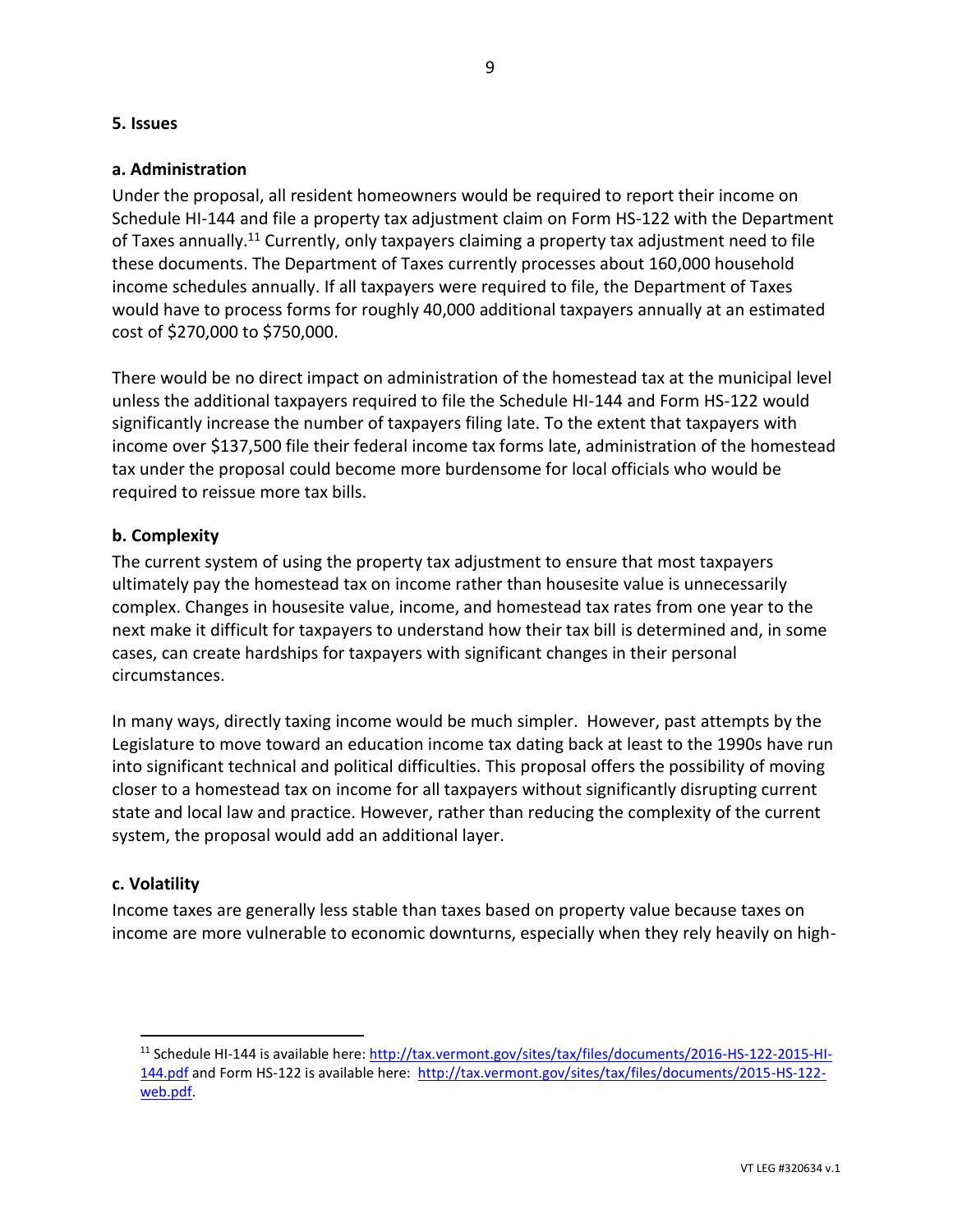income earners.<sup>12</sup> Although it is likely that the homestead tax on residents with income over \$90,000 would become more volatile than under current law, the overall impact on Education Fund revenue sources would not necessarily be significant. Only \$426.1 million or about 27% of total Education Fund revenue sources were attributable to the homestead tax in FY2017 and more than two-thirds of taxpayers already pay the homestead tax primarily on income.

# **d. High Marginal Personal Income Tax Rate**

The current-law homestead tax becomes regressive in the highest income classes; however, the incidence of the state's revenue system as a whole is more important than the incidence of any single one of its components.<sup>13</sup> Vermont currently has very high marginal personal income tax rates. A significant increase in income-based taxes on taxpayers in the highest income classes who already bear a high personal income tax burden could lead some residents to consider establishing their domicile in other jurisdictions so that their Vermont property would be taxed at the uniform nonresidential property tax rate.

# **e. Homestead and Nonresidential Classification**

Under current law, it might be possible for a taxpayer to have a homestead reclassified as a nonresidential property by transferring ownership of the homestead to a trust, a corporation, or some other entity and then renting the property. At present, this is not a significant issue because the tax rate on homesteads is generally lower than the uniform tax rate on nonresidential property or the difference between the two tax rates in districts where the homestead tax rate is higher is not large. Under the proposal, reclassification could become a problem because the difference between the homestead tax based on income and the nonresidential property tax could be very large for high-income taxpayers. It may be possible to address this issue through additional legislation related to the definition of homestead.

# **f. Taxpayer Confidentiality**

 $\overline{a}$ 

Prior to FY2007, eligible taxpayers received their property tax adjustment directly in the form of a check. When the property tax adjustment was added to the homestead tax bill beginning in FY2007, taxpayers and local officials raised concerns about publicly disclosing a taxpayer's income. The Legislature addressed this issue with the passage of Act 143 of 2012. Under Act 143, the property tax adjustment provided by a municipality to a taxpayer shall be considered confidential return information subject to disclosure only in limited circumstances. In addition, taxpayers may opt to have the Department of Taxes apply their state personal income tax refund to the property tax adjustment to obscure their income. However, high-income taxpayers may be sensitive to revealing information related to their income to local officials for the first time.

 $12$  However, as became apparent during the recession beginning in late 2007, dramatic fluctuations in the growth of property values can occur. Since the implementation of Act 68 in FY2005, annual growth rates in the education grand list ranged from -2.0% to 13.3%.

<sup>&</sup>lt;sup>13</sup> For a discussion of this issue see "Principles of a High-Quality State Revenue System," National Conference of State Legislatures, Fourth Edition, June 2001, updated June 2007.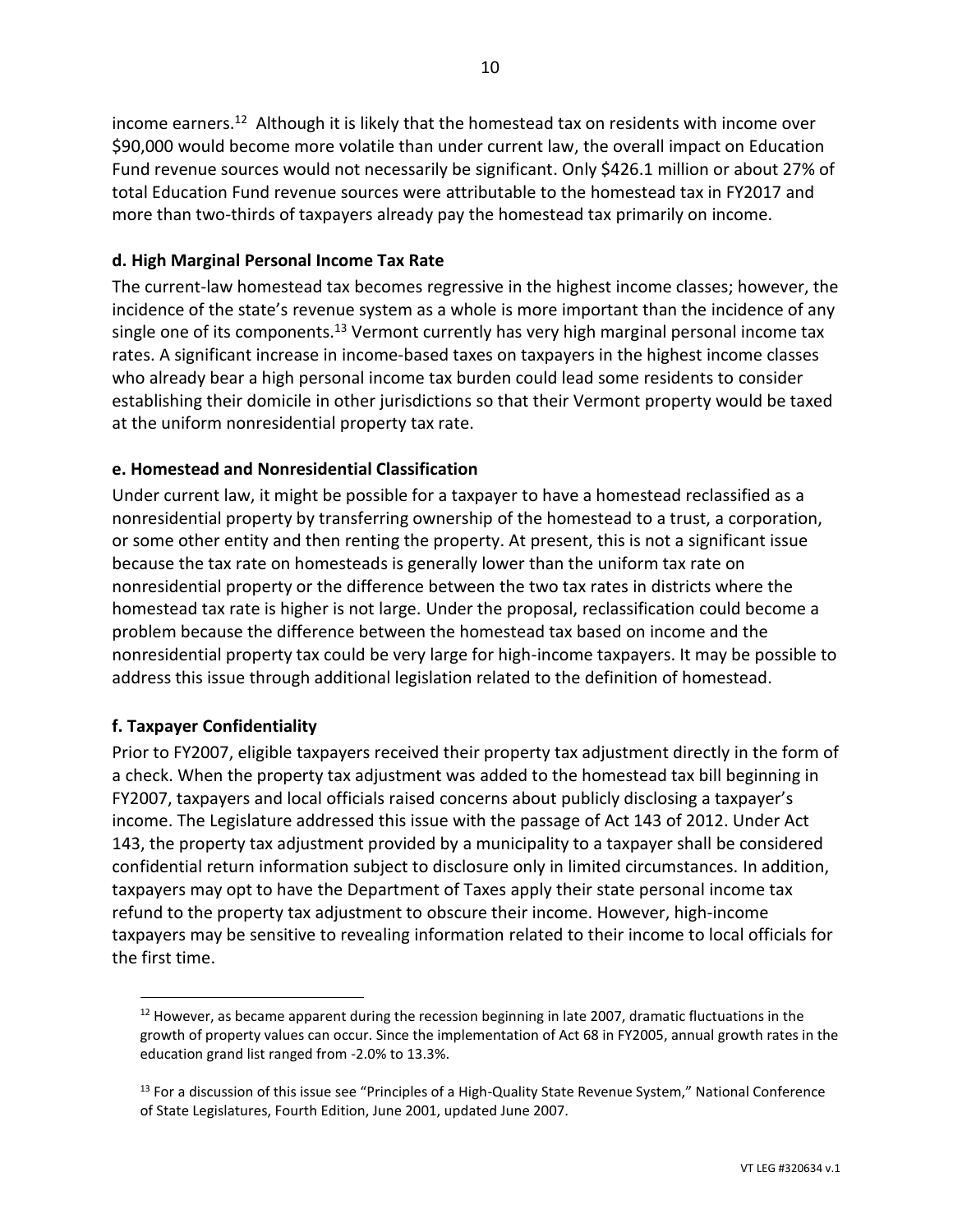# **g. Tax Liability Offsets**

As drafted, the proposal would remove the ability of the Department of Taxes to offset property tax adjustments for outstanding tax liabilities. The property tax adjustment offset is particularly effective in collecting small debts that are often difficult or impossible to collect through other means. However, the proposal could be amended so that the Department of Taxes could continue to use this method to collect outstanding taxes owed by taxpayers eligible to receive a reduction in their property tax bill without affecting other parts of the proposal.

## **h. Transition Issues**

Since property tax adjustments determined in any one year are not applied to homestead tax bills until the following year, full implementation of the proposal would take place over two tax years. In the second year of implementation, homestead taxes would increase significantly for high-income taxpayers. High-income taxpayers who sold their homesteads before taxes were assessed in the second year following implementation of the proposal would be able to avoid their full tax. Otherwise, no transition issues have been identified.

#### **i. Other Issues**

No other issues have been identified by the Joint Fiscal Office.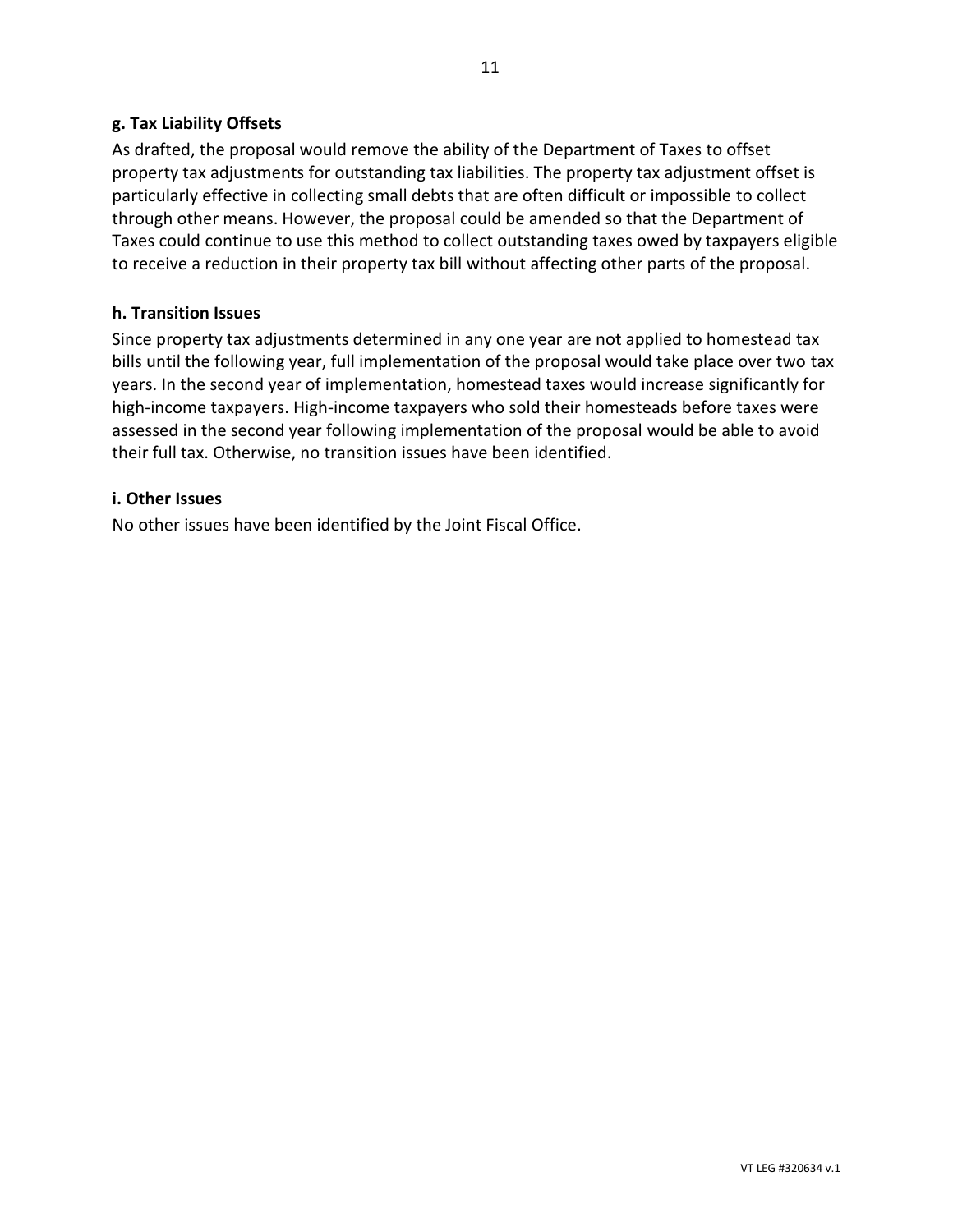#### **MEMORANDUM**

- **FROM:** Candace Morgan, Director of Policy, Outreach, and Legislative Affairs Vermont Department of Taxes
- **DATE:** December 6, 2016
- **SUBJECT:** Administrative Considerations on S.175

The Tax Department was asked to comment on changes to tax administration resulting from the proposed S.175. The proposal under consideration would require homestead education taxpayers to pay based on household income rather than property value. Rather than taxing income directly, the proposal would extend the current-law property tax adjustment (PTA) to all homestead taxpayers. The current PTA system is complex to administer today; using this structure as a foundation for an income-based education tax creates and/or exacerbates some administrative challenges. Some high-level considerations are outlined below:

## Department capacity

Under this proposal, all resident households would now receive an income-based "adjustment" to their Education Tax liability. This represents an increase of almost 50% in all PTA related work of the Tax Department, including: processing and verifying homestead declaration forms, processing and verifying household income forms, and responding to taxpayer issues related to property tax adjustments. Furthermore, the increase in adjustments is for those taxpayers with higher income, which generally have more complicated income types to verify on the household income form. Outreach and education to the newly affected filers would be another area of PTA-related work, which already draws significant department resources.

The Department of Taxes currently processes about 160,000 household income schedules annually. The household income form has about 30 income components, many of which are complicated or impossible to audit. Due to their complexity, about 34% of these schedules are subject to manual review by Department staff during the initial processing. Additionally, about 1,200 returns are examined every year by our audit staff. These are selected by using federal data to identify situations where household income is claimed to be less than what a taxpayer is reporting on their federal taxes.

If all taxpayers were required to file, the Department of Taxes would have to process forms for roughly 40,000 additional taxpayers. We would estimate that to absorb the additional work by having all resident taxpayers receive an income-based "adjustment," the Department would need an additional 3 FTEs. The Department would also need to consider additional outreach costs and IT programming, depending on the nature of the changes. This would result in anywhere between \$270,000 (3 FTEs only) to \$750,000 (with programming costs and additional outreach factored in).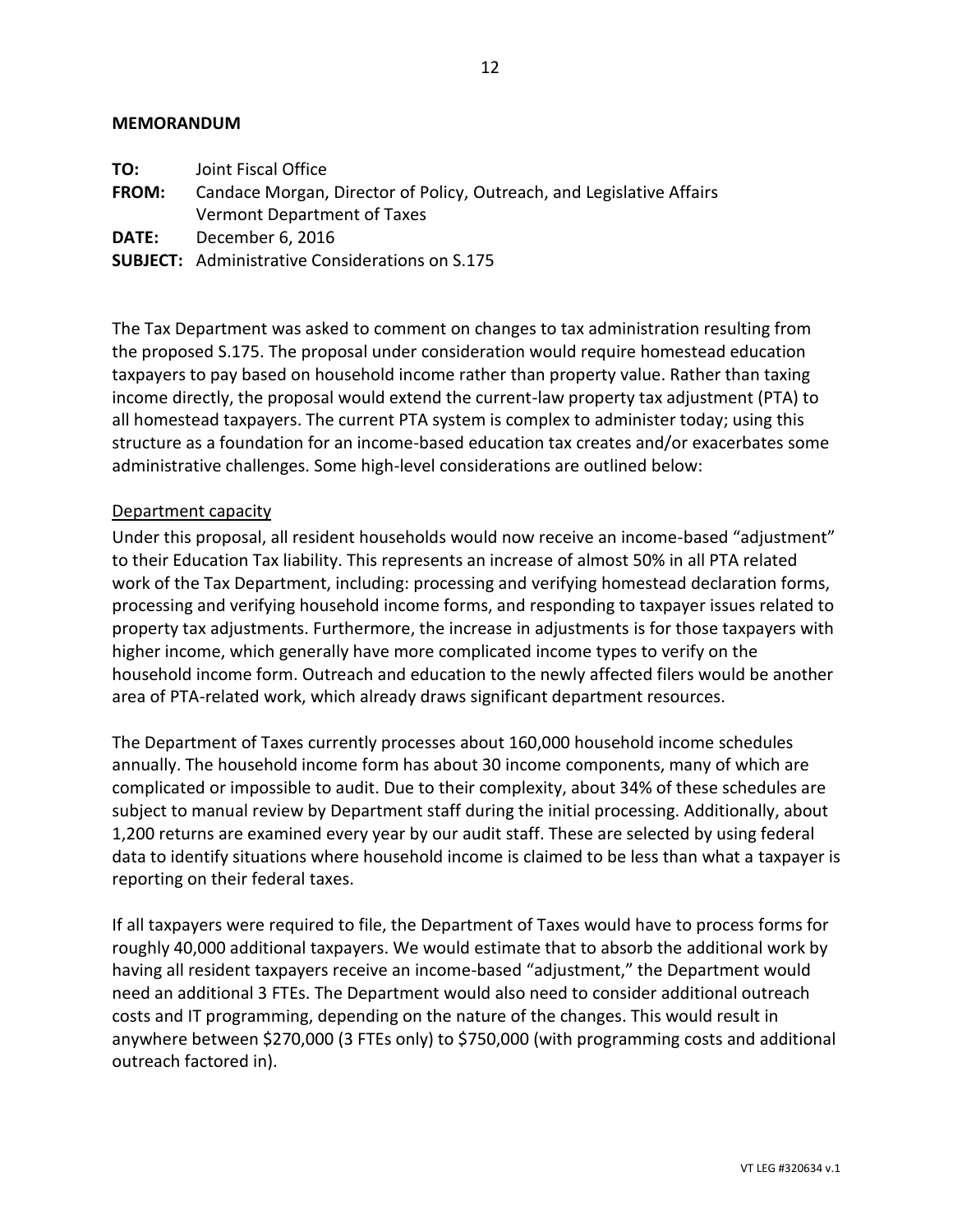# Introducing PTAs for higher-income filers

There are particular challenges to verifying household income forms from the new population of higher-income taxpayers that would be required to file under S.175. Higher-income filers more often report income types that are most difficult, often impossible, to verify from other income data sources, such as the federal return. For example, business losses and capital gains are difficult to check because the rules on the household income form are much different than for AGI.

Any Department verification of the household income form is based on federal tax forms. The Department must wait until the IRS finishes transmitting return data for that tax year, which usually happens more than a year after a filer received their PTAs. Adjustments to PTAs based on federal data verification (which require the town to rebill the taxpayer) happen to some extent today, but would happen more often under S.175 when the Department is tasked with checking complicated income components from higher-income filers that require federal data to verify. A large share of higher-income people file their federal taxes on extension (October 15), further delaying the receipt of federal data and Department adjustments.

Any consideration of S.175 should also include a review of the current household income schedule and identify possible ways to simplify the calculation. There are more than thirteen different types of income that must be reported on the form and seven allowable deductions from that income.<sup>14</sup> Many of the lines on the form are used by less than 5% of filers and small amounts of money are reported.

Of the thirteen types of income on the HI-144, about two-thirds of all filers enter an amount on the line for wages, salaries, and tips. The other types of income are reported at much lesser rates.

| Table 1: HI-144 Income Types - Usage and Impact <sup>15</sup> |                                                                                                      |                                |                          |                                            |                               |  |  |
|---------------------------------------------------------------|------------------------------------------------------------------------------------------------------|--------------------------------|--------------------------|--------------------------------------------|-------------------------------|--|--|
| HI-<br>144<br>Line                                            | Income Type                                                                                          | <b>Households</b><br>Reporting | Median<br>Amount<br>(\$) | Estimated<br><b>PTA</b><br>$Im$ pact $(S)$ | Estimated<br>RR Impact<br>(5) |  |  |
| a                                                             | Cash public assistance and relief                                                                    | 2%                             | 3,542                    | 89                                         | 177                           |  |  |
| b                                                             | Social security, SSI, disability, railroad retirement,<br>veteran's benefits, taxable and nontaxable | 45%                            | 17,735                   | 443                                        | 887                           |  |  |
|                                                               | Unemployment compensation/worker's<br>compensation                                                   | 6%                             | 3,165                    | 79                                         | 158                           |  |  |

 $\overline{a}$ <sup>14</sup> Taxpayers claiming a property tax adjustment must complete both the [HS-122](http://tax.vermont.gov/sites/tax/files/documents/2016-HS-122-2015-HI-144.pdf) (Declaration of Homestead) and th[e HI-144](http://tax.vermont.gov/sites/tax/files/documents/2016-HS-122-2015-HI-144.pdf) (Household Income Schedule). The HI-144 is also used to calculate household income for renter rebate claims, filed on the [PR-141.](http://tax.vermont.gov/sites/tax/files/documents/2015-PR-141-HI-144.pdf)

<sup>&</sup>lt;sup>15</sup> The median amounts in tables 1 and 2 are based on the household income schedules of taxpayers who reported an amount on the corresponding line. The estimated impacts represent the decrease to the property tax adjustment or renter rebate credits if the income type was no longer on the household income form (for someone who claimed the median amount).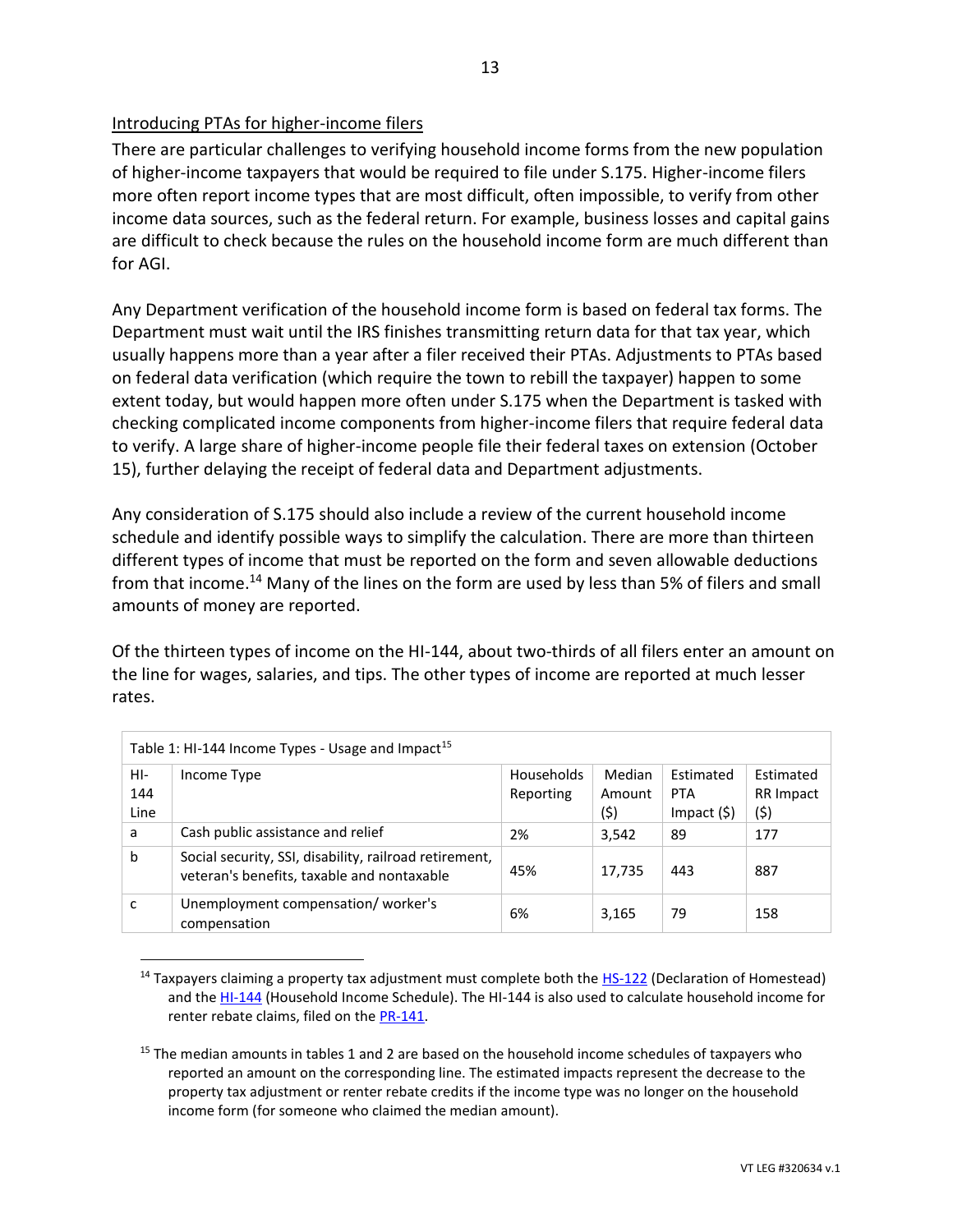| d | Wages, salaries, tips, etc.                                                   | 67% | 40,255 | 1,006 | 2,013 |
|---|-------------------------------------------------------------------------------|-----|--------|-------|-------|
| e | Interest and dividends                                                        | 52% | 251    | 6     | 13    |
| f | Interest on U.S., state, and municipal obligations,<br>taxable and nontaxable | 6%  | 650    | 16    | 33    |
| g | Alimony, support money, child support, cash<br>gifts                          | 4%  | 5,400  | 135   | 270   |
| h | <b>Business Income</b>                                                        | 18% | 8,455  | 211   | 423   |
|   | Capital gains, taxable and nontaxable                                         | 17% | 2,603  | 65    | 130   |
|   | Taxable pensions, annuities, IRA and other<br>retirement fund distributions   | 35% | 11,335 | 283   | 567   |
| k | Rental and royalty income                                                     | 7%  | 3,521  | 88    | 176   |
|   | Farm/partnerships/S corporations/LLC/Estate or<br>Trust income                | 5%  | 7,842  | 196   | 392   |
| m | Other income                                                                  | 24% | 635    | 16    | 32    |

Of the seven different types of adjustments to household income, the adjustment for Social Security and Medicare tax withheld is used by about 71% of filers. The other adjustments that are allowed are used much less frequently.

| Table 2: HI-144 Adjustment Types - Usage and Impact |                                                       |                                |                          |                                                 |                                |  |  |
|-----------------------------------------------------|-------------------------------------------------------|--------------------------------|--------------------------|-------------------------------------------------|--------------------------------|--|--|
| $HI-144$<br>Line                                    | <b>Adjustment Type</b>                                | <b>Households</b><br>Reporting | Median<br>Amount<br>(\$) | Estimated<br><b>PTA</b><br>$Im$ pact $($ \$ $)$ | Estimated<br>RR Impact<br>(\$) |  |  |
| o                                                   | Social Security and Medicare tax withheld on<br>wages | 70.7%                          | 3,307                    | 83                                              | 165                            |  |  |
| p                                                   | Child support paid                                    | 1.3%                           | 4,337                    | 108                                             | 217                            |  |  |
| q1                                                  | <b>Business Expenses for Reservists</b>               | 0.1%                           | 829                      | 21                                              | 41                             |  |  |
| q <sub>2</sub>                                      | Alimony Paid                                          | 0.4%                           | 7,800                    | 195                                             | 390                            |  |  |
| q3                                                  | <b>Tuition and Fees</b>                               | 0.9%                           | 1,743                    | 44                                              | 87                             |  |  |
| q4                                                  | Self-employed health insurance deduction              | 5.3%                           | 2,922                    | 73                                              | 146                            |  |  |
| q5                                                  | Health Savings account deduction                      | 1.7%                           | 2,000                    | 50                                              | 100                            |  |  |

#### State revenue impact

 $\overline{a}$ 

As contemplated for this report, Sec. 3 of S.175 of 2016 removes the ability of the Department to offset PTAs for outstanding tax liabilities. <sup>16</sup> This is a powerful collection tool because PTA offset is effective in collecting debts from taxpayers that are often difficult/impossible to collect

<sup>16</sup> Sec. 3. 32 V.S.A. § 6064 is amended to read:

<sup>§ 6064.</sup> CLAIM APPLIED AGAINST OUTSTANDING LIABILITIES

The amount of any property tax adjustment amount resulting under this chapter may be applied by the Commissioner, beginning July 1 of the calendar year in which the claim is filed, against any State tax liability outstanding against the claimant. [Repealed.]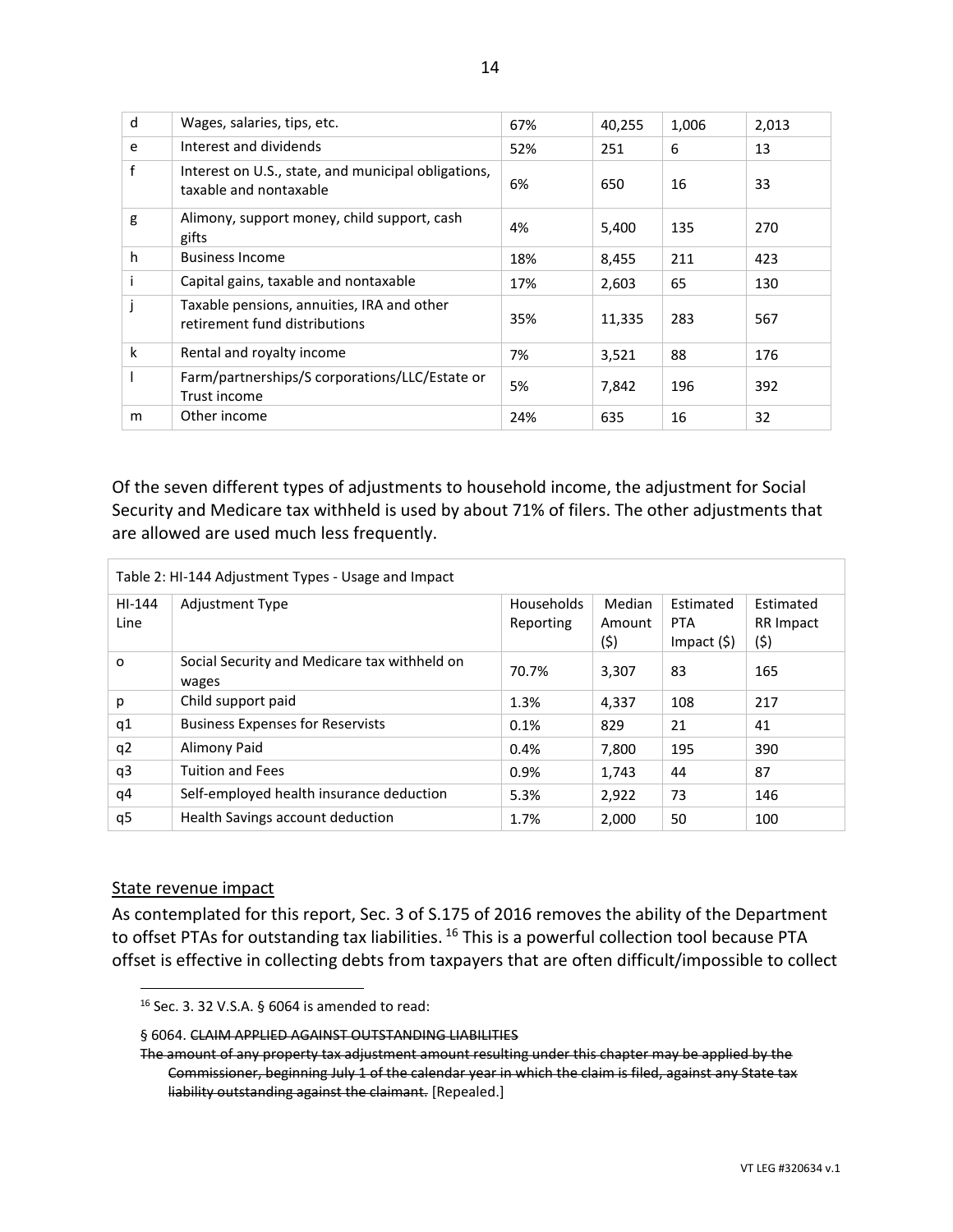though other means. The state collects approximately \$1.9M annually, across all tax types, from this collection method. The Department does not take a position on the use of PTA offset for the collection of delinquent taxes, but points out that this change would lead to an immediate revenue loss to the state.

# Tax avoidance

S.175 requires homestead taxpayers to pay the proposed tax based on household income. Under current law, it is relatively easy for someone with means to legally avoid declaring a homestead in Vermont, claiming their Vermont home as nonresidential instead. To avoid declaring a homestead, a taxpayer merely needs to lease their property as of April 1, or spend more than half the year away from Vermont. Additionally, a taxpayer could transfer ownership of their homestead to a trust, corporation, or some other entity and then renting the property. Under current law, the money saved on property taxes by switching from a homestead taxpayer to a nonresidential taxpayer is relatively small (even for someone with a million-dollar home). The savings under the proposed legislation, however, could be significant (e.g. a household that makes \$5M a year could owe an extra \$125,000). With so much money on the line, it is a reasonable assumption that higher-income people with means would legally reclassify as nonresidents, thereby eroding the savings projected for the lower income households.

There are a number of loopholes to avoid paying the homestead tax rate under current law. Addressing the reclassification challenge through statutory changes to the definition of homestead is complicated, and would introduce an additional level of complexity with unintended consequences. It would be preferable to fix this tax avoidance issue by coming up with a new system for identifying who would pay education tax based on income.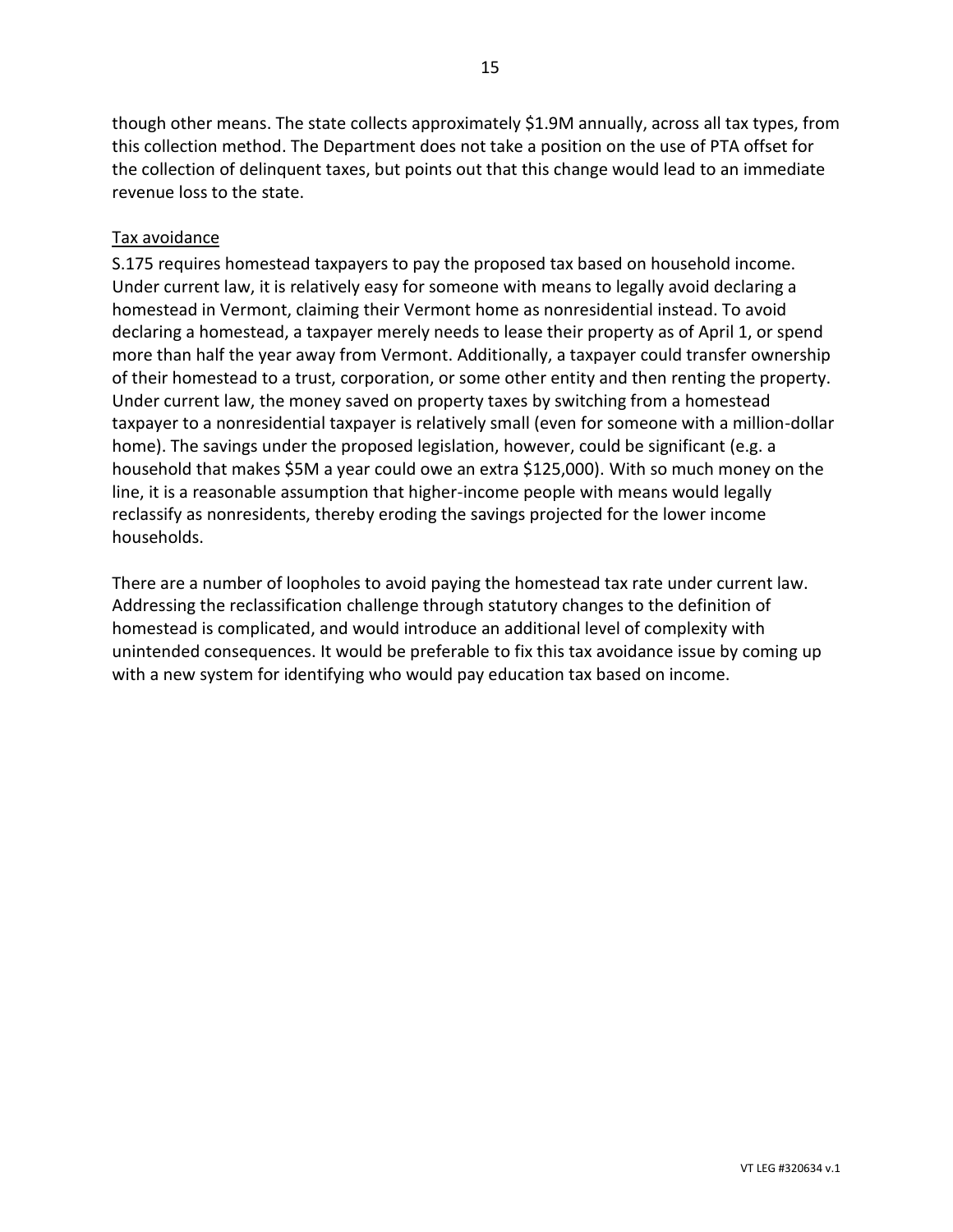# **Proposed Application of the Property Tax Adjustment**

The following table illustrates the application of the property tax adjustment to the tax bills of two hypothetical homeowners in FY2018. The property tax adjustments are determined in FY2017 based on the difference between the tax on homestead value and the tax on income and applied to the taxpayers' property tax bills in FY2018.

| Taxpayer with Income under \$90,000<br>FY2017                                                                                        |                                |                                       | <b>FY2018</b>                                               |                                   |  |
|--------------------------------------------------------------------------------------------------------------------------------------|--------------------------------|---------------------------------------|-------------------------------------------------------------|-----------------------------------|--|
|                                                                                                                                      | Homestead<br>Value             | Household<br>Income                   | Homestead<br>Value                                          | Household<br>Income <sup>17</sup> |  |
| Average homestead tax rates<br>Housesite value or income<br>Homestead tax (lower amount)<br>Less property tax adjustment<br>Tax due  | \$1.53<br>\$150,000<br>\$2,291 | 2.7%<br>\$75,000<br>\$2,025           | \$1.53<br>\$150,000<br>\$2,291<br><u>(\$266)</u><br>\$2,025 | 2.7%<br>\$75,000<br>\$2,025       |  |
| Tax based on income<br>Tax based on homestead value<br>Property tax adjustment                                                       |                                | \$2,025<br><u>\$2,291</u><br>( \$266) |                                                             |                                   |  |
| Taxpayer with Income over \$90,000                                                                                                   |                                |                                       |                                                             |                                   |  |
| Average homestead tax rates<br>Housesite value or income<br>Homestead tax (higher amount)<br>Less property tax adjustment<br>Tax due | \$1.53<br>\$300,000<br>\$4,590 | 2.7%<br>\$180,000<br>\$4,860          | \$1.53<br>\$300,000<br>\$4,590<br>\$270<br>\$4,860          | 2.7%<br>\$180,000<br>\$4,860      |  |
| Tax based on income<br>Tax based on homestead value<br>Property tax adjustment                                                       |                                | \$4,860<br>\$4,590<br>\$270           |                                                             |                                   |  |

 $\overline{a}$ 

<sup>&</sup>lt;sup>17</sup> To keep the illustration from getting too complicated, housesite value, income, and homestead tax rates are held constant over the two-year period.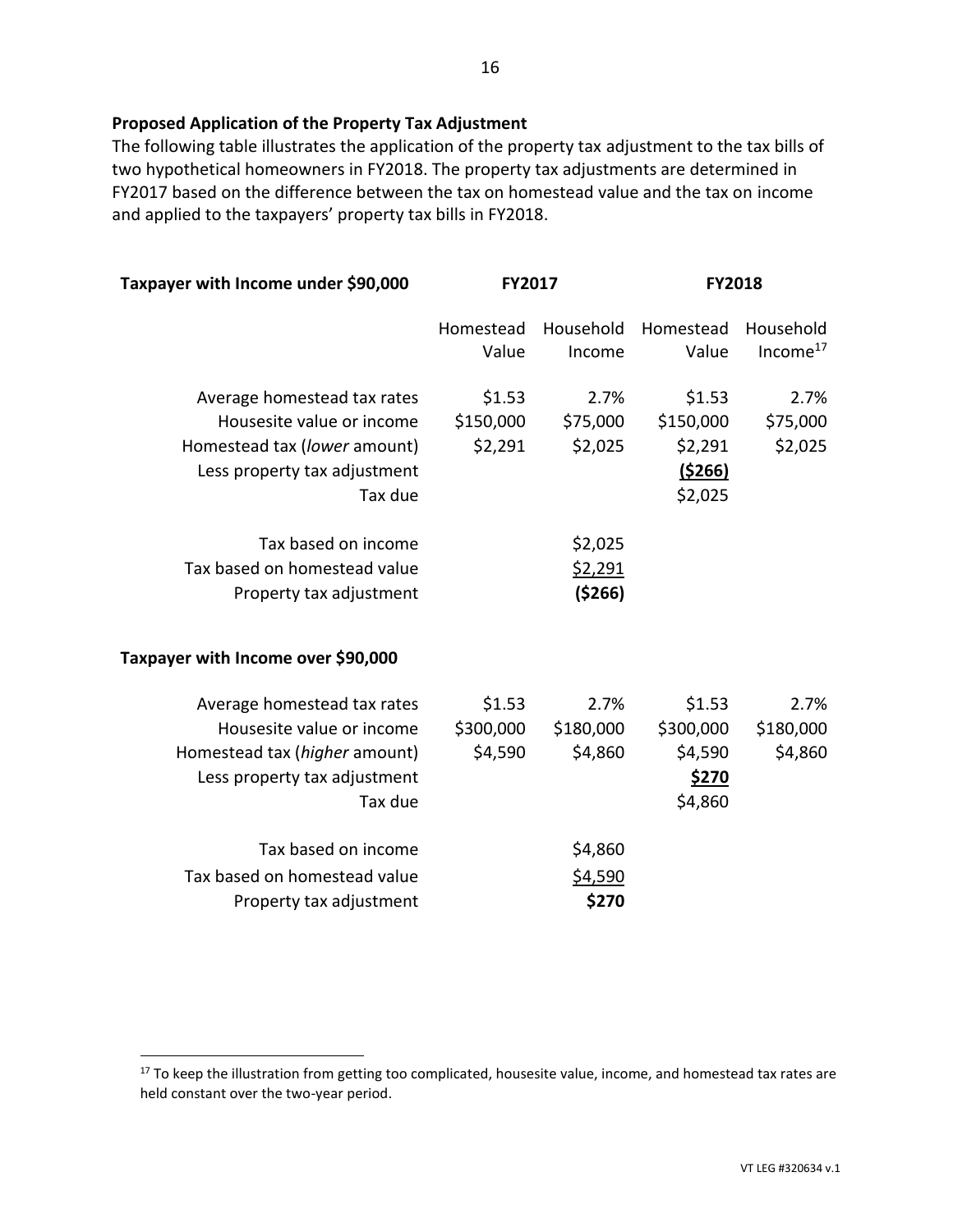#### **Senate Bill No. 175 as introduced**

|                       | LAN OIL HOUSESILE OILLY |        |                       |          |        |            |
|-----------------------|-------------------------|--------|-----------------------|----------|--------|------------|
| Household             | Current Law             |        |                       | Proposal |        |            |
| Income Class          | Average                 | Median | <b>Median Percent</b> | Tax      | Tax    | Tax/Income |
|                       | Tax                     | Tax    | of Income             | Ave      | Median | Median     |
| Under \$10,000        | 203                     | 186    | 2.70%                 | 202      | 186    | 2.70%      |
| \$10,001 - \$20,000   | 409                     | 410    | 2.69%                 | 408      | 410    | 2.69%      |
| \$20,001 - \$30,000   | 657                     | 671    | 2.68%                 | 657      | 671    | 2.68%      |
| \$30,001 - \$40,000   | 911                     | 937    | 2.68%                 | 911      | 937    | 2.68%      |
| \$40,001 - \$47,000   | 1,130                   | 1,165  | 2.67%                 | 1,130    | 1,165  | 2.67%      |
| \$47,001 - \$60,000   | 1,422                   | 1,438  | 2.68%                 | 1,422    | 1,438  | 2.68%      |
| \$60,001 - \$75,000   | 1,777                   | 1,800  | 2.67%                 | 1,777    | 1,800  | 2.67%      |
| \$75,001 - \$85,000   | 2,094                   | 2,134  | 2.67%                 | 2,094    | 2,134  | 2.67%      |
| \$85,001 - \$90,000   | 2,295                   | 2,336  | 2.66%                 | 2,295    | 2,336  | 2.66%      |
| \$90,001 - \$108,890  | 2,964                   | 2,718  | 2.75%                 | 3,710    | 3,295  | 3.31%      |
| \$108,890 - \$137,499 | 3,778                   | 3,409  | 2.81%                 | 4,364    | 3,891  | 3.11%      |
| \$137,500 - \$199,999 | 4,749                   | 4,294  | 2.65%                 | 5,412    | 4,905  | 2.97%      |
| \$200,000 - \$299,999 | 5,807                   | 5,237  | 2.21%                 | 7,429    | 6,955  | 2.84%      |
| Over \$300,000        | 8,077                   | 6,752  | 1.44%                 | 19,890   | 12,389 | 2.83%      |

#### **Tax on housesite only**



#### **Tax on housesite plus excess acres at property tax rate**

| Household             |         | Current Law |                       |        | Pollina |            |
|-----------------------|---------|-------------|-----------------------|--------|---------|------------|
| Income Class          | Average | Median      | <b>Median Percent</b> | Tax    | Tax     | Tax/Income |
|                       | Tax     | Tax         | of Income             | Ave    | Median  | Median     |
| Under \$10,000        | 400     | 231         | 2.97%                 | 399    | 231     | 2.97%      |
| \$10,001 - \$20,000   | 565     | 455         | 2.84%                 | 564    | 455     | 2.84%      |
| \$20,001 - \$30,000   | 805     | 717         | 2.83%                 | 805    | 717     | 2.83%      |
| \$30,001 - \$40,000   | 1,044   | 983         | 2.80%                 | 1,044  | 983     | 2.80%      |
| \$40,001 - \$47,000   | 1,261   | 1,206       | 2.77%                 | 1,260  | 1,206   | 2.77%      |
| \$47,001 - \$60,000   | 1,558   | 1,493       | 2.80%                 | 1,558  | 1,493   | 2.80%      |
| \$60,001 - \$75,000   | 1,914   | 1,861       | 2.75%                 | 1,914  | 1,861   | 2.75%      |
| \$75,001 - \$85,000   | 2,245   | 2,192       | 2.75%                 | 2,245  | 2,192   | 2.75%      |
| \$85,001 - \$90,000   | 2,455   | 2,396       | 2.72%                 | 2,455  | 2,396   | 2.72%      |
| \$90,001 - \$108,890  | 3,121   | 2,813       | 2.84%                 | 3,867  | 3,417   | 3.45%      |
| \$108,890 - \$137,499 | 3,984   | 3,557       | 2.91%                 | 4,570  | 4,035   | 3.23%      |
| \$137,500 - \$199,999 | 4,988   | 4,490       | 2.77%                 | 5,651  | 5,078   | 3.07%      |
| \$200,000 - \$299,999 | 6,123   | 5,498       | 2.32%                 | 7,745  | 7,182   | 2.94%      |
| Over \$300,000        | 8,579   | 7,174       | 1.53%                 | 20,392 | 12,914  | 2.84%      |

**Median Tax on Homestead as a Percent of Household Income**

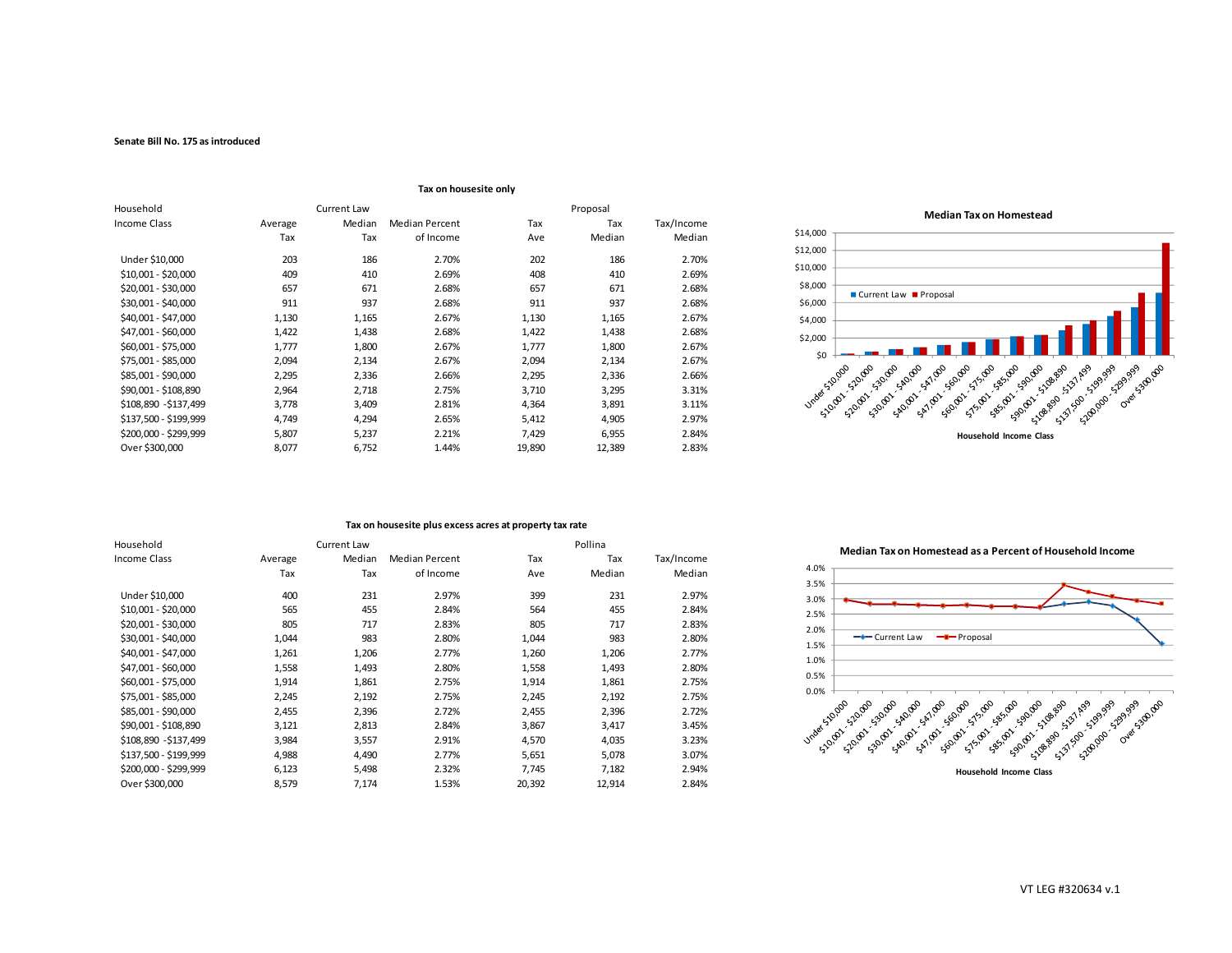|                       | Tax on housesite only |        |                |          |          |            |
|-----------------------|-----------------------|--------|----------------|----------|----------|------------|
| Household             | Current Law           |        |                | Proposal |          |            |
| Income Class          | Average               | Median | Median Percent | Tax      | Tax      | Tax/Income |
|                       | Tax                   | Tax    | of Income      | Ave      | Median   | Median     |
| Under \$10,000        | 203                   | 186    | 2.70%          | 169.78   | 156.41   | 2.27%      |
| $$10,001 - $20,000$   | 409                   | 410    | 2.69%          | 342.84   | 343.98   | 2.26%      |
| \$20,001 - \$30,000   | 657                   | 671    | 2.68%          | 551.73   | 563.59   | 2.25%      |
| \$30,001 - \$40,000   | 911                   | 937    | 2.68%          | 765.36   | 787.45   | 2.25%      |
| \$40,001 - \$47,000   | 1,130                 | 1,165  | 2.67%          | 948.88   | 978.19   | 2.24%      |
| \$47,001 - \$60,000   | 1,422                 | 1,438  | 2.68%          | 1194.77  | 1207.76  | 2.25%      |
| \$60,001 - \$75,000   | 1,777                 | 1,800  | 2.67%          | 1492.30  | 1512.13  | 2.24%      |
| \$75,001 - \$85,000   | 2,094                 | 2,134  | 2.67%          | 1759.20  | 1792.28  | 2.24%      |
| \$85,001 - \$90,000   | 2,295                 | 2,336  | 2.66%          | 1927.70  | 1961.97  | 2.23%      |
| \$90,001 - \$108,890  | 2,964                 | 2,718  | 2.75%          | 3116.33  | 2767.81  | 2.78%      |
| \$108,890 - \$137,499 | 3,778                 | 3,409  | 2.81%          | 3665.94  | 3268.65  | 2.61%      |
| \$137,500 - \$199,999 | 4,749                 | 4,294  | 2.65%          | 4546.30  | 4120.28  | 2.49%      |
| \$200,000 - \$299,999 | 5,807                 | 5,237  | 2.21%          | 6240.11  | 5842.20  | 2.39%      |
| Over \$300,000        | 8,077                 | 6,752  | 1.44%          | 16707.79 | 10406.75 | 2.38%      |



#### **Tax on housesite plus excess acres at property tax rate**

| Household             |         | Current Law |                       |          | Pollina  |            |
|-----------------------|---------|-------------|-----------------------|----------|----------|------------|
| Income Class          | Average | Median      | <b>Median Percent</b> | Tax      | Tax      | Tax/Income |
|                       | Tax     | Tax         | of Income             | Ave      | Median   | Median     |
| Under \$10,000        | 400     | 231         | 2.97%                 | 335.12   | 194.32   | 2.49%      |
| \$10,001 - \$20,000   | 565     | 455         | 2.84%                 | 473.99   | 382.48   | 2.39%      |
| \$20,001 - \$30,000   | 805     | 717         | 2.83%                 | 676.48   | 602.06   | 2.38%      |
| \$30,001 - \$40,000   | 1,044   | 983         | 2.80%                 | 876.91   | 825.61   | 2.35%      |
| \$40,001 - \$47,000   | 1,261   | 1,206       | 2.77%                 | 1058.80  | 1012.78  | 2.33%      |
| \$47,001 - \$60,000   | 1,558   | 1,493       | 2.80%                 | 1308.53  | 1254.36  | 2.35%      |
| \$60.001 - \$75.000   | 1,914   | 1,861       | 2.75%                 | 1608.17  | 1563.19  | 2.31%      |
| \$75,001 - \$85,000   | 2,245   | 2,192       | 2.75%                 | 1885.53  | 1841.26  | 2.31%      |
| \$85,001 - \$90,000   | 2,455   | 2,396       | 2.72%                 | 2062.60  | 2012.96  | 2.29%      |
| \$90,001 - \$108,890  | 3,121   | 2,813       | 2.84%                 | 3248.19  | 2869.87  | 2.90%      |
| \$108,890 - \$137,499 | 3,984   | 3,557       | 2.91%                 | 3839.19  | 3389.08  | 2.72%      |
| \$137,500 - \$199,999 | 4,988   | 4,490       | 2.77%                 | 4747.15  | 4265.21  | 2.58%      |
| \$200,000 - \$299,999 | 6,123   | 5,498       | 2.32%                 | 6505.95  | 6032.90  | 2.47%      |
| Over \$300,000        | 8,579   | 7,174       | 1.53%                 | 17129.17 | 10847.97 | 2.39%      |

**Median Tax on Homestead as a Percent of Household Income**

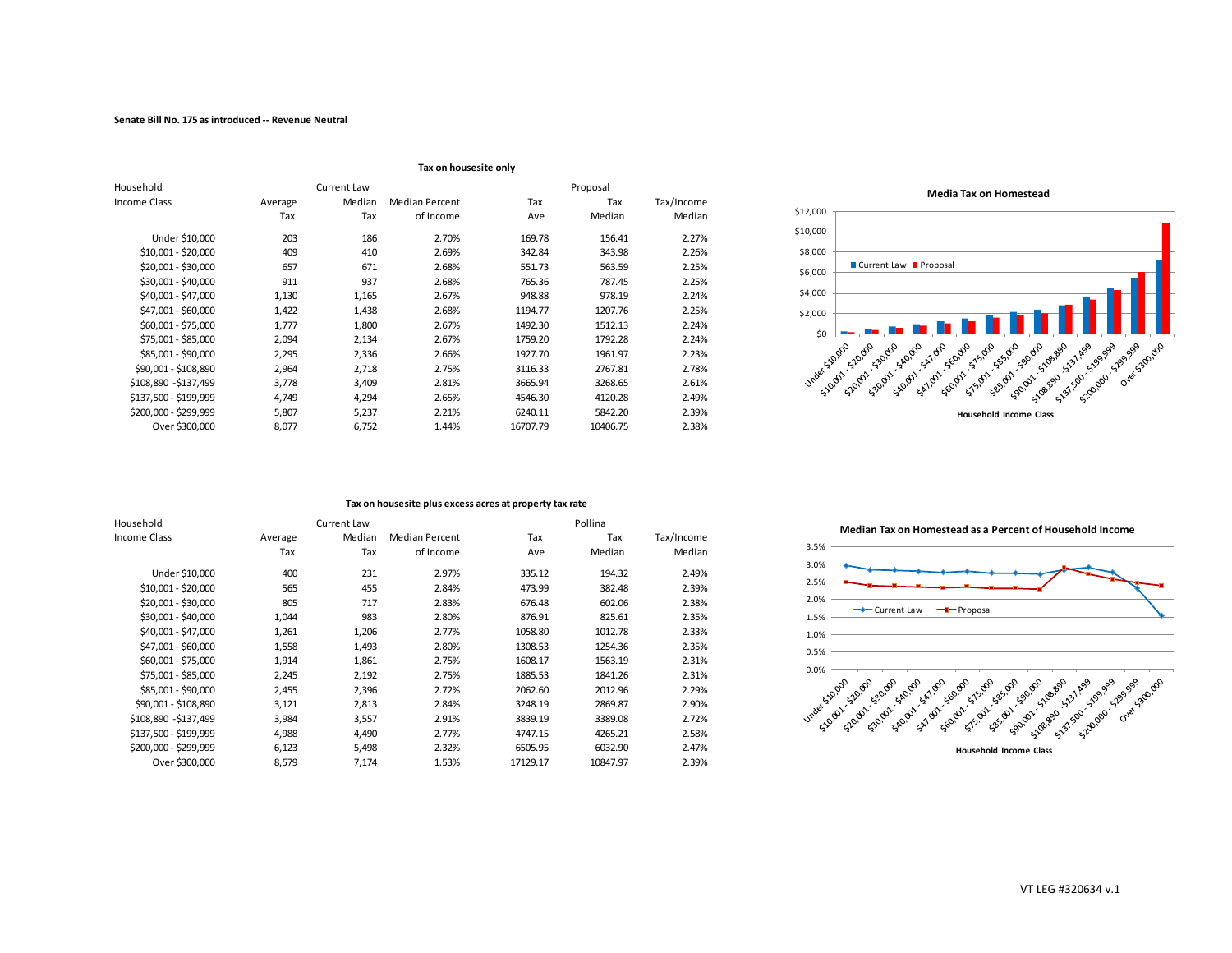#### **Act No. 132 of 2016**

#### Sec. 8. IMPLEMENTATION OF S.175 OF 2016

(a) On or before December 15, 2016, the Joint Fiscal Office, with the assistance of the Office of Legislative Council and the Department of Taxes, shall issue a report identifying any issues related to the implementation of S.175 of 2016, an act relating to creating an education tax that is adjusted by income for all taxpayers. The report shall be delivered to the Senate Committees on Finance and on Education and the House Committees on Ways and Means and on Education.

(b) The report shall address:

(1) the impact of the proposed changes on different groups of taxpayers, including taxpayers who pay an education property tax based on property value and those who pay based on income, given a transition point in Sec. 4 of this act of \$47,000.00, \$90,000.00, and \$250,000.00;

(2) the impact of imposing a cap, of various amounts, on the total amount of taxes paid by a taxpayer under the proposal, but at least including an analysis of a cap of \$25,000.00;

(3) the impact of the proposed changes on towns and the State, including administrative issues resulting from the proposed changes;

(4) any transition issues created by the proposed changes;

(5) the impact of the proposed changes on taxpayer confidentiality, if any; and

(6) any related issues identified by the Joint Fiscal Office.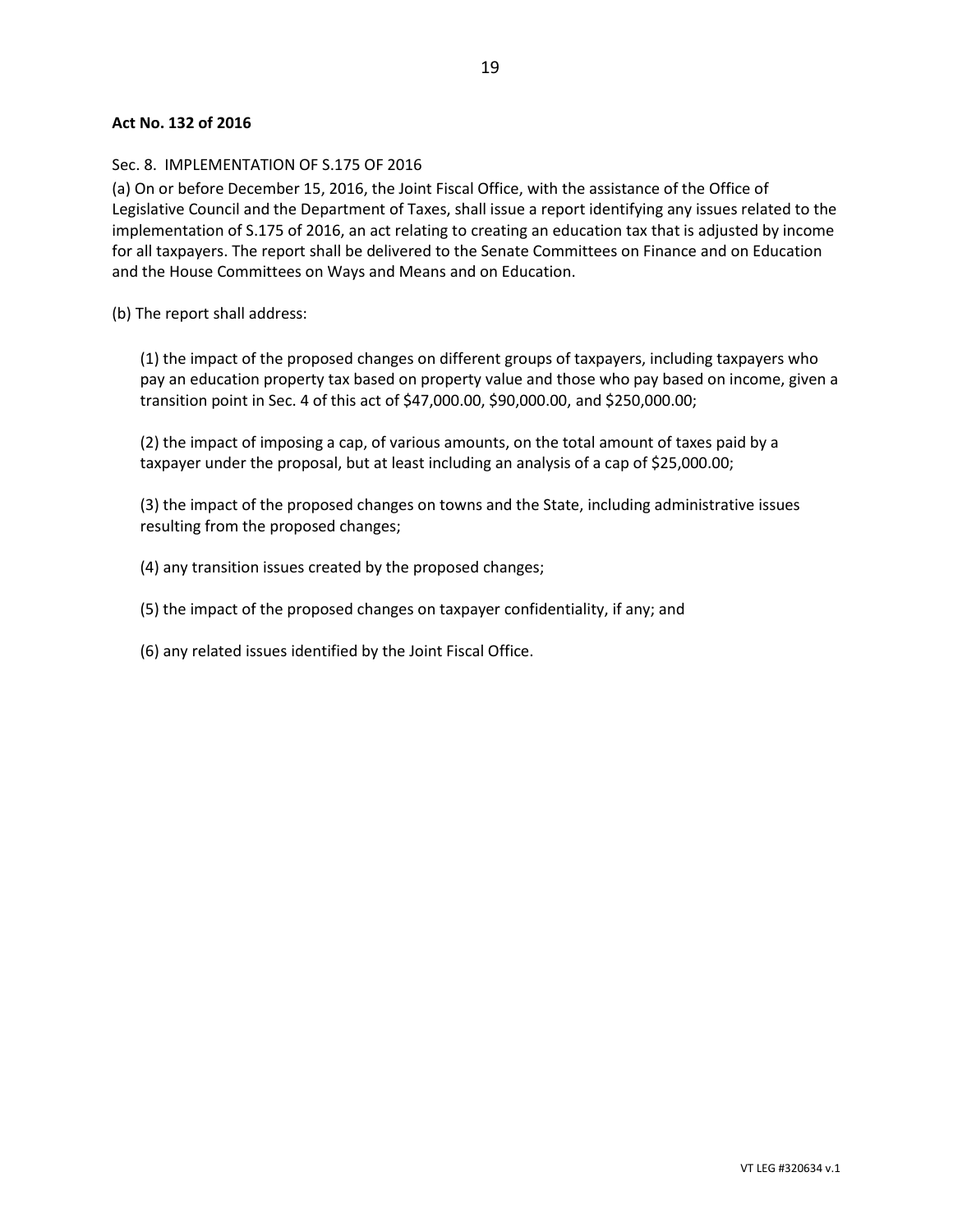#### **Senate Bill No. 175**

It is hereby enacted by the General Assembly of the State of Vermont:

Sec. 1. 32 V.S.A. § 6062(b) is amended to read:

(b) Only one claimant per household per year shall be entitled to relief One claimant per household shall file for an income adjustment under this chapter.

Sec. 2. 32 V.S.A. § 6063(a) is amended to read:

(a) The right requirement to file a claim under this chapter is personal to the claimant and shall not survive his or her death, but the right may be exercised on behalf of a claimant by his or her legal guardian or attorney-in-fact. When a claimant dies after having filed a timely claim, the property 1 tax adjustment amount shall be credited to the homestead property tax liability of the claimant's estate, as provided in section 6066a of this title.

Sec. 3. 32 V.S.A. § 6064 is amended to read:

§ 6064. CLAIM APPLIED AGAINST OUTSTANDING LIABILITIES

The amount of any property tax adjustment amount resulting under this chapter may be applied by the Commissioner, beginning July 1 of the calendar year in which the claim is filed, against any State tax liability outstanding against the claimant. [Repealed.]

Sec. 4. 32 V.S.A. § 6066 is amended to read:

§ 6066. COMPUTATION OF INCOME ADJUSTMENT

(a) An eligible The homestead education property tax of a claimant who owned the homestead on April 1 of the year in which the claim is filed shall be entitled to an adjustment amount determined as follows:

(1)(A) For a claimant with household income of \$90,000.00 or more, the education property tax shall be the greater of:

(i) the statewide education tax rate, multiplied by the equalized value of the housesite in the taxable year; or

(ii) minus (if less) the sum of:

(I) the income percentage of household income for the taxable year; plus

II) the statewide education tax rate, multiplied by the equalized value of the housesite in the taxable year in excess of \$250,000.00.

(B) For a claimant with household income of less than \$90,000.00 but more than \$47,000.00, the education property tax shall be the lesser of:

(i) the statewide education tax rate, multiplied by the equalized value of the housesite in the taxable year, minus (if less); or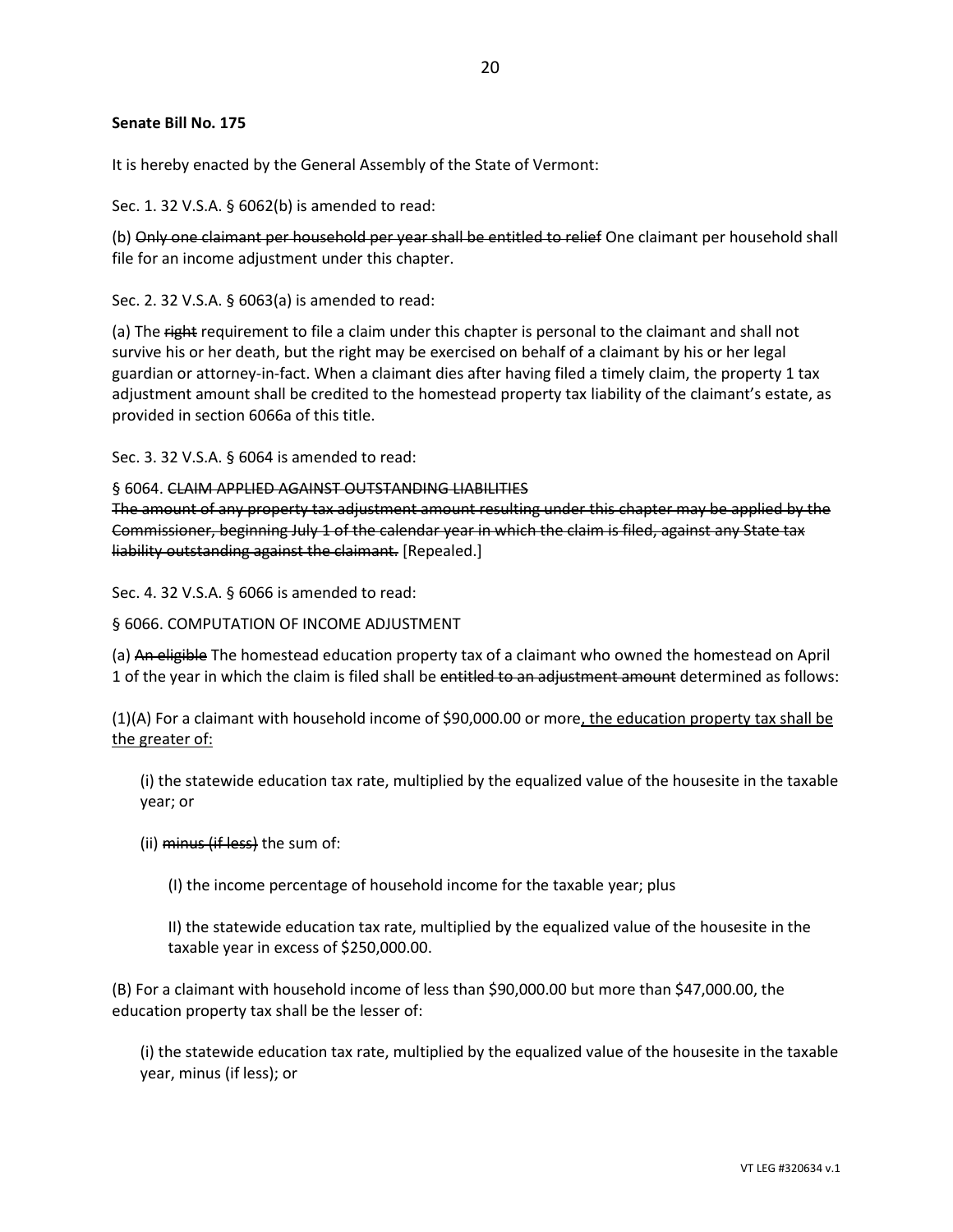(ii) the sum of:

(i)(I) the income percentage of household income for the taxable year; plus

(ii)(II) the statewide education tax rate, multiplied by the equalized value of the housesite in the taxable year in excess of \$500,000.00.

(C) For a claimant whose household income does not exceed \$47,000.00, the education property tax shall be the lesser of:

(i) the statewide education tax rate, multiplied by the equalized value of the housesite in the taxable year, minus the lesser of:

 $(H)(ii)$  the sum of the income percentage of household income for the taxable year plus the statewide education tax rate, multiplied by the equalized value of the housesite in the taxable year in excess of \$500,000.00; or

 $\left\langle \mathbf{ii}\right\rangle$ (iii) the statewide education tax rate, multiplied by the equalized value of the housesite in the taxable year reduced by \$15,000.00.

(2) "Income percentage" in this section means two percent, multiplied by the education income tax spending adjustment under subdivision 5401(13)(B) of this title for the property tax year which begins in the claim year for the municipality in which the homestead residence is located.

(3) A claimant whose household income does not exceed \$47,000.00 shall also be entitled to an additional adjustment amount equal to the amount by which the property taxes for the municipal fiscal year which began in the taxable year upon the claimant's housesite, reduced by the adjustment amount determined under subdivisions (1) and (2) of this subsection, exceeds exceed a percentage of the claimant's household income for the taxable year as follows:

If household income (rounded to then the taxpayer is entitled to the nearest dollar) is: credit for the reduced property tax in excess of this percent of that income:

| \$0 - 9,999.00          | 2.0 |
|-------------------------|-----|
| \$10,000.00 - 24,999.00 | 4.5 |
| \$25,000.00 - 47,000.00 | 5.0 |

(4) In no event shall the credit provided for in subdivision (3) of this subsection exceed the amount of the reduced property tax.

(b) An eligible claimant who rented the homestead, whose household income does not exceed \$47,000.00, and who submits a certificate of allocable rent shall be entitled to a credit against the claimant's tax liability under chapter 151 of this title 1 equal to the amount by which the allocable rent upon the claimant's housesite exceeds a percentage of the claimant's household income for the taxable year as follows:

If household income (rounded to then the taxpayer is entitled to the nearest dollar) is: credit for allocable rent paid in excess of this percent of that income: